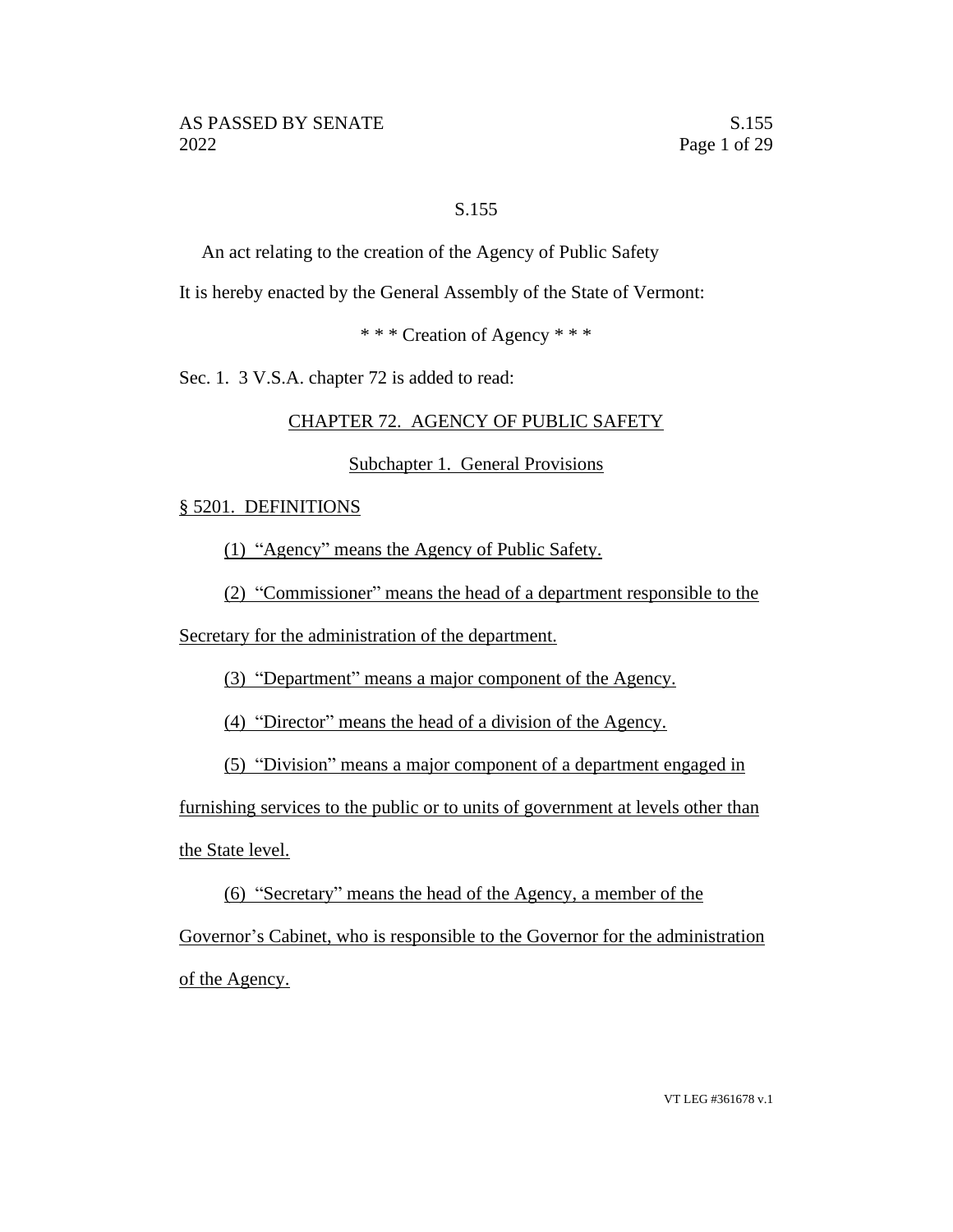# § 5202. CREATION OF AGENCY

(a) There is hereby created the Agency of Public Safety for the purpose of

ensuring the coordination of all State public safety resources, including

reducing redundancies; increasing efficiencies; and standardizing policies,

training, and data collection.

(b) The Agency of Public Safety shall consist of the following:

(1) the Department of Fire Safety and Emergency Management,

including:

(A) the Division of Emergency Management;

(B) the Division of Fire Safety; and

(C) the Office of Training;

(2) the Department of Law Enforcement, including the Division of the

Vermont State Police;

(3) the Division of Support Services; and

(4) the Office of Community Collaboration and Empowerment.

(c) The Agency shall provide administrative support to the following

boards, commissions, and councils:

(1) the Fire Service Training Council;

(2) the Law Enforcement Advisory Board;

(3) the State Police Advisory Commission;

(4) the Search and Rescue Council;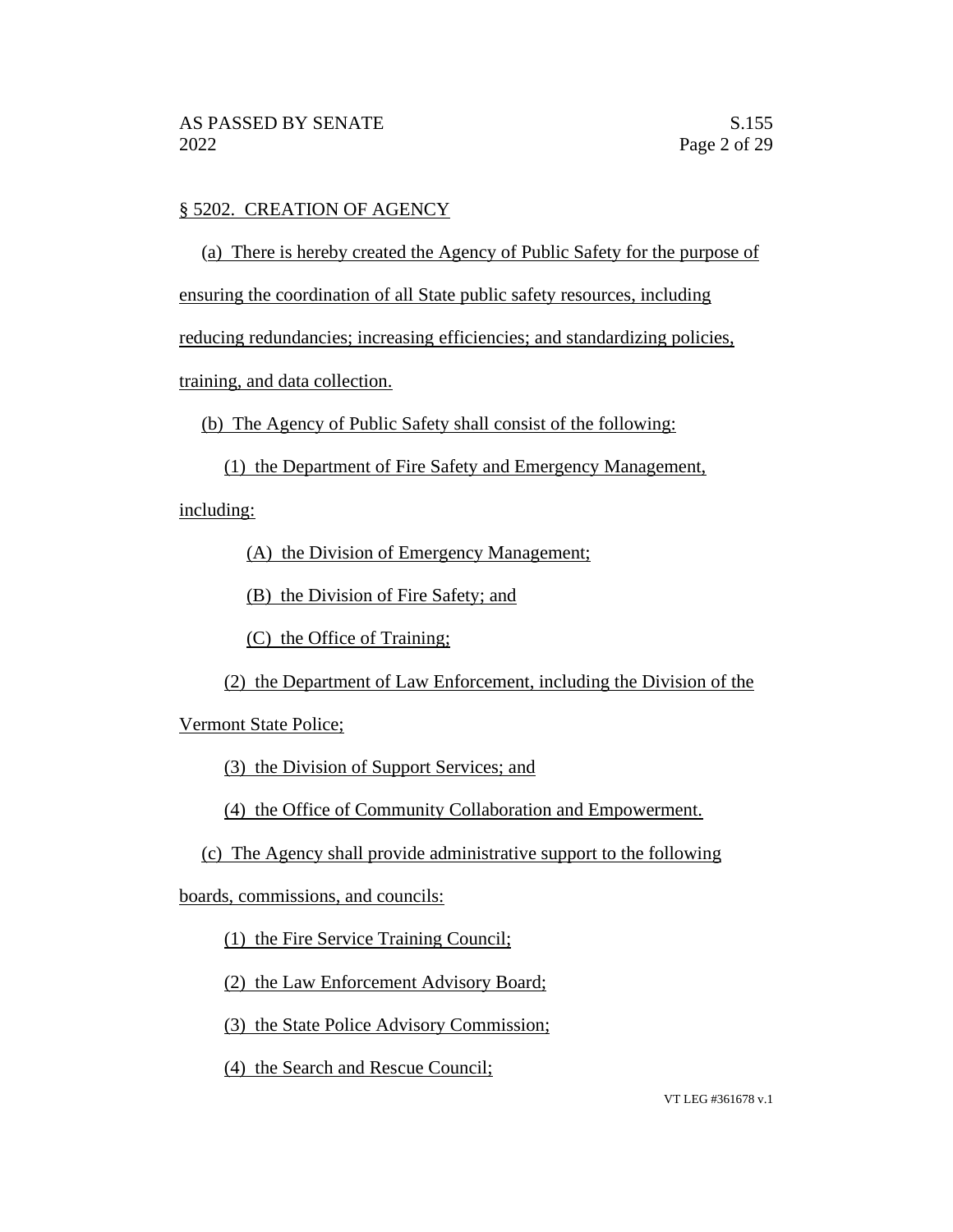(5) the Animal Cruelty Investigation Advisory Board;

(6) the Electricians Licensing Board;

(7) the Elevator Safety Review Board;

(8) the State Emergency Response Commission;

(9) the Plumbers Examining Board;

(10) the Vermont Access Board; and

(11) the Enhanced 911 Board.

# § 5203. ADVISORY CAPACITY

(a) Except as otherwise provided in this chapter, all boards and commissions that are a part of or are attached to the Agency pursuant to this chapter shall be advisory only, and the powers and duties of the boards and commissions, including administrative, policymaking, and regulatory functions, shall vest in and be exercised by the Secretary of the Agency.

(b) Notwithstanding subsection (a) of this section, boards of registration attached to this Agency shall retain and exercise all existing authority with respect to licensing and maintenance of the standards of the persons registered. § 5204. PERSONNEL DESIGNATION

VT LEG #361678 v.1 The Secretary, Deputy Secretary, commissioners, deputy commissioners, attorneys, and all members of boards, committees, commissions, or councils attached to the Agency are exempt from the classified State service. Division director positions may be exempt from the classified service or may be within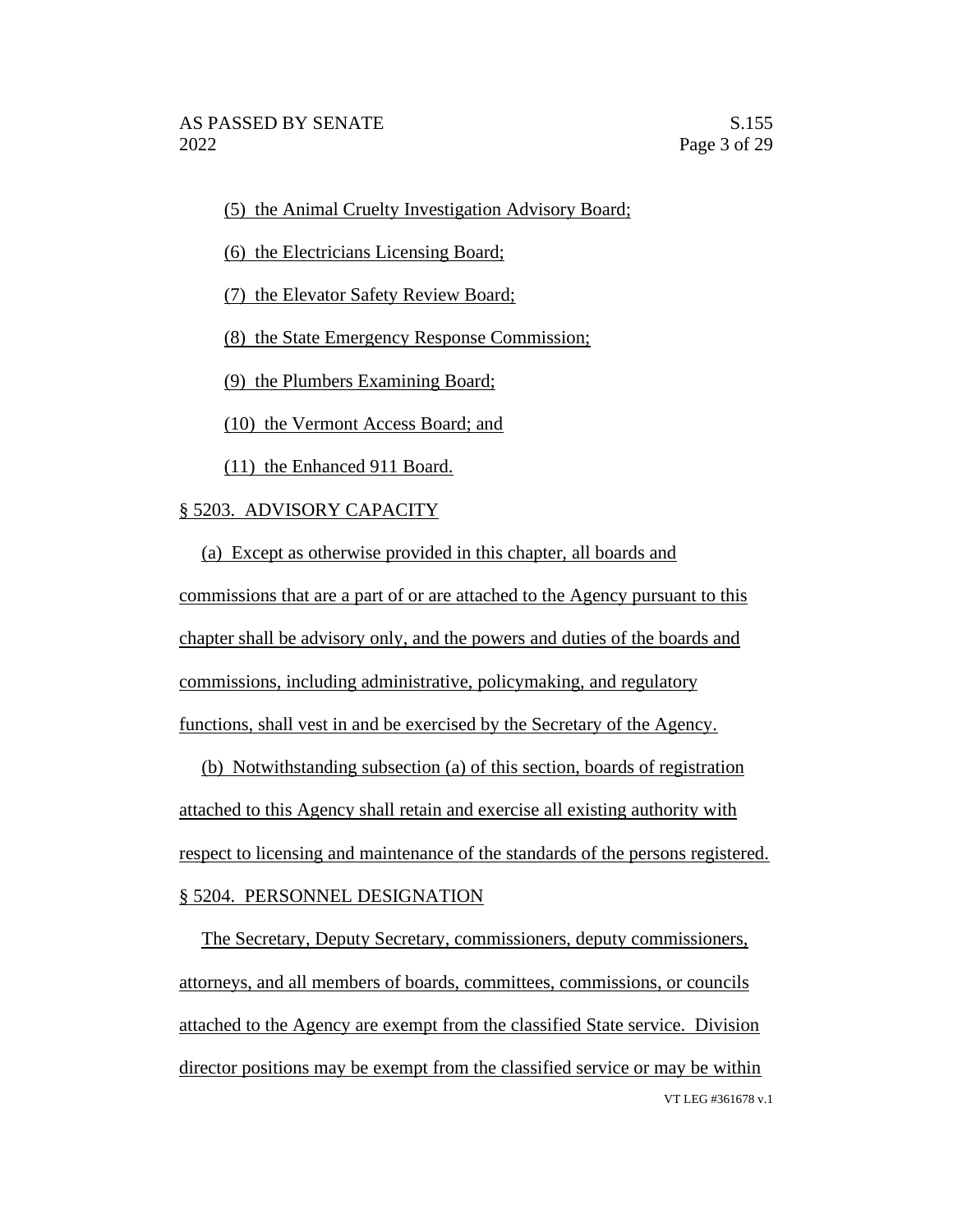the classified service. Except as authorized by section 311 of this title or

otherwise by law, all other positions shall be within the classified service.

# Subchapter 2. Secretary

# § 5221. APPOINTMENT AND DUTIES

(a) The Agency shall be under the direction and supervision of the

Secretary, who shall be appointed by the Governor with the advice and consent

of the Senate and shall serve at the pleasure of the Governor.

(b) The Secretary shall oversee the activities of the Division of Support

Services and the Office of Community Collaboration and Empowerment. The

Secretary shall supervise the Commissioner of Fire Safety and Emergency

Management and the Commissioner of Law Enforcement.

# § 5222. BUDGET AND REPORT

The Secretary shall be responsible to the Governor and shall plan,

coordinate, and direct the functions vested in the Agency.

# § 5223. DEPUTY SECRETARY

(a) The Secretary, with the approval of the Governor, may appoint a deputy to serve at the Secretary's pleasure and to perform such duties as the Secretary may prescribe. The Deputy shall be exempt from the classified service. The appointment shall be in writing and shall be filed in the Office of the Secretary of State.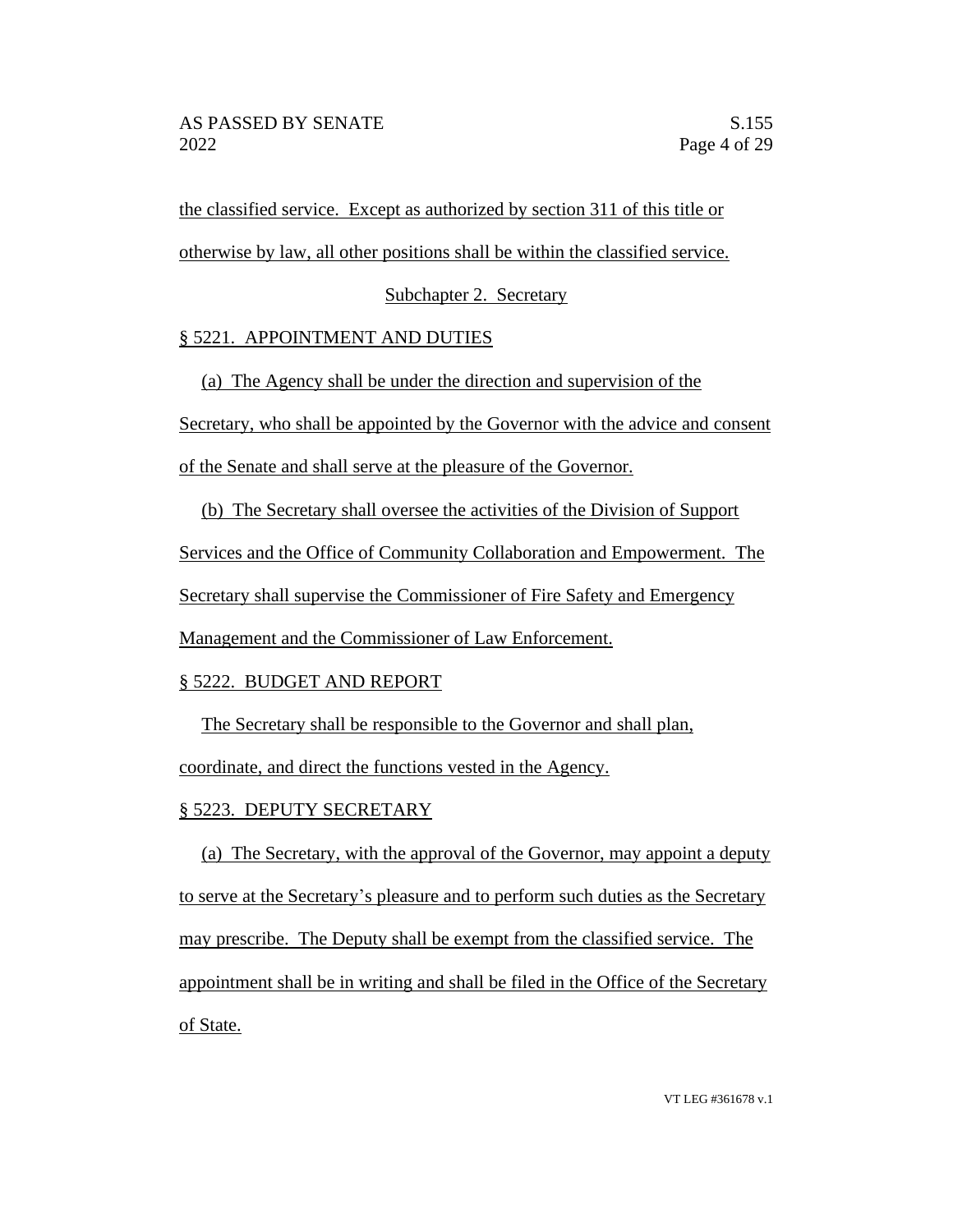(b) The Deputy Secretary shall discharge the duties and responsibilities of the Secretary in the Secretary's absence. In case a vacancy occurs in the office of the Secretary, the Deputy shall assume and discharge the duties of office until the vacancy is filled.

### § 5224. ADVISORY COUNCILS OR COMMITTEES

The Secretary, with the approval of the Governor, may create such advisory councils or committees as the Secretary deems necessary within the Agency and appoint their members for terms not exceeding the Governor's term. § 5225. TRANSFER OF PERSONNEL AND APPROPRIATIONS

(a) The Secretary, with the approval of the Governor, may transfer classified positions between State departments and other components of the Agency, subject to personnel laws and rules.

(b) Notwithstanding subsection (a) of this section, members from different divisions of the Department of Law Enforcement shall not be reassigned or transferred outside their division unless the member requests a transfer and the Commissioner approves the transfer.

(c) The Secretary, with the approval of the Governor, may transfer appropriations or parts thereof between departments and other components in the Agency, consistent with the purposes for which the appropriation was made.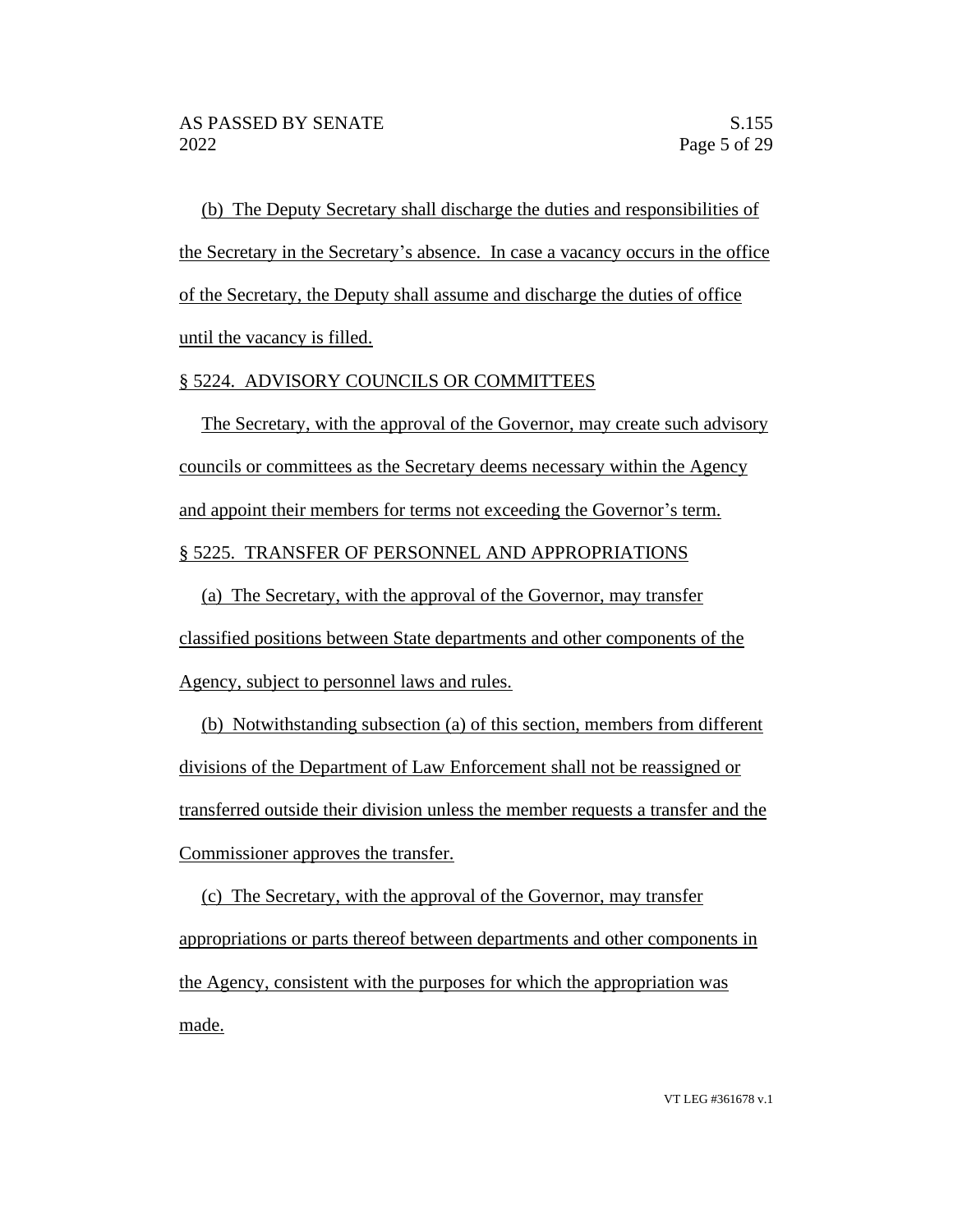### Subchapter 3. Commissioners and Directors

### § 5251. COMMISSIONERS; DEPUTY COMMISSIONERS;

### APPOINTMENT; TERM

The Secretary, with the approval of the Governor, shall appoint a commissioner of each department, who shall be the chief executive and administrative officer and shall serve at the pleasure of the Secretary.

# § 5252. MANDATORY DUTIES

(a) The Commissioner shall exercise the powers and perform the duties required for the effective administration of the Department.

(b) The Commissioner, with the approval of the Governor, shall so

organize and arrange the Department as will best and most efficiently promote its work and carry out the objectives of this chapter. The Commissioner may formulate, put into effect, alter, and repeal rules for the administration of the Department.

(c) In addition to other duties imposed by law, the Commissioner shall:

(1) administer the laws assigned to the Department;

(2) coordinate and integrate the work of the divisions; and

(3) supervise and control all staff functions.

# § 5253. PERMISSIVE DUTIES; APPROVAL OF SECRETARY

(a) The Commissioner may, with the approval of the Secretary: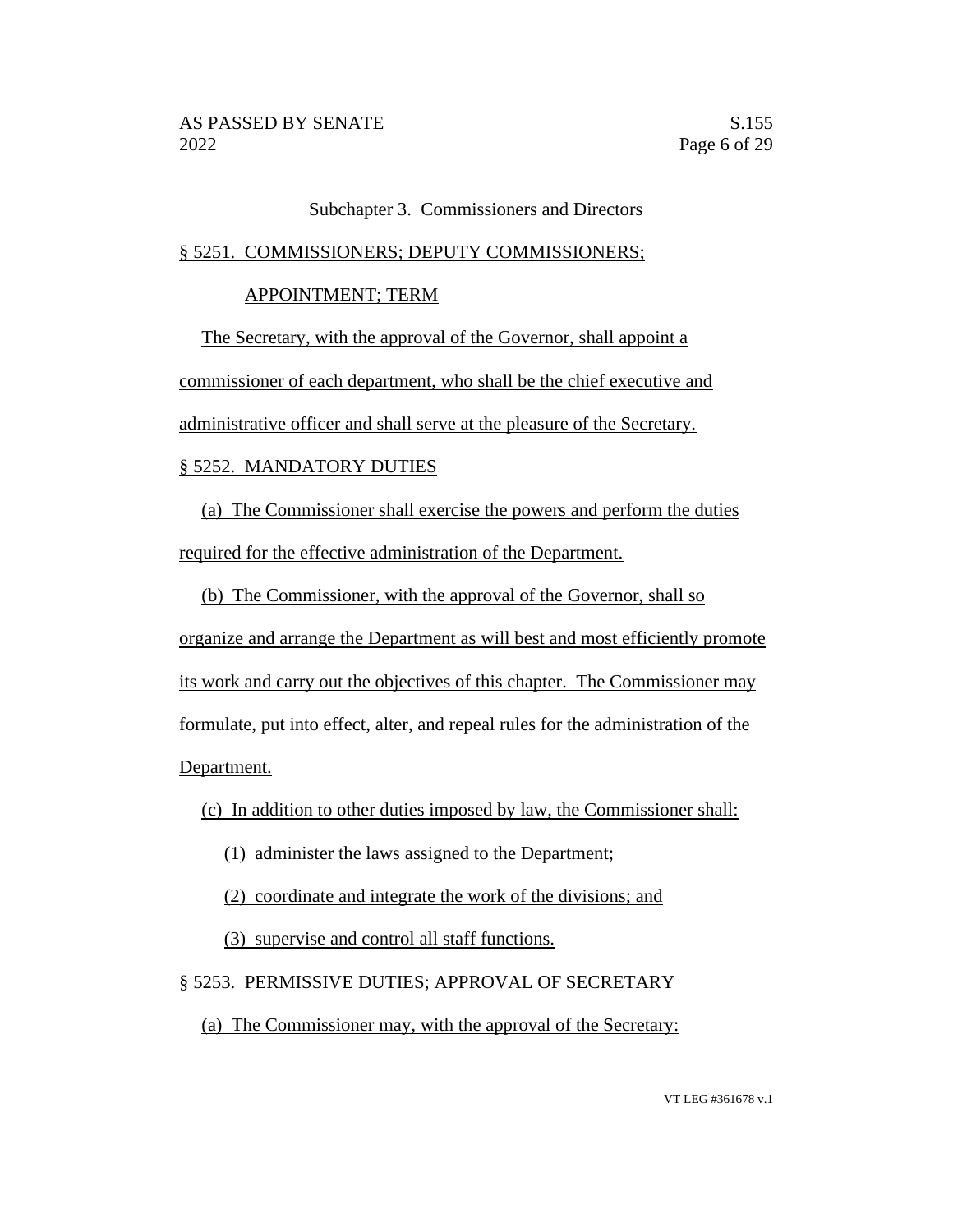(1) transfer classified positions within or between divisions subject to State personnel laws and rules;

(2) cooperate with the appropriate federal agencies and administer

federal funds in support of programs within the Department;

(3) submit plans and reports, and in other respects comply with federal

law and regulations that pertain to programs administered by the Department;

(4) make rules and policies consistent with law for the internal

administration of the Department and its programs;

(5) appoint a deputy commissioner;

(6) provide training and instructions for any employees of the

Department, at the expense of the Department, in educational institutions or other places; and

(7) organize, reorganize, transfer, or abolish divisions, staff functions, or sections within the Department.

(b) The Commissioner of the Department of Law Enforcement, with the

approval of the Secretary, may:

(1) designate or change the rank or grade to be held by a member in accordance with the rules adopted by the Commissioner;

(2) assign or transfer members within a division to serve at such stations and to perform such duties as the Commissioner shall designate; and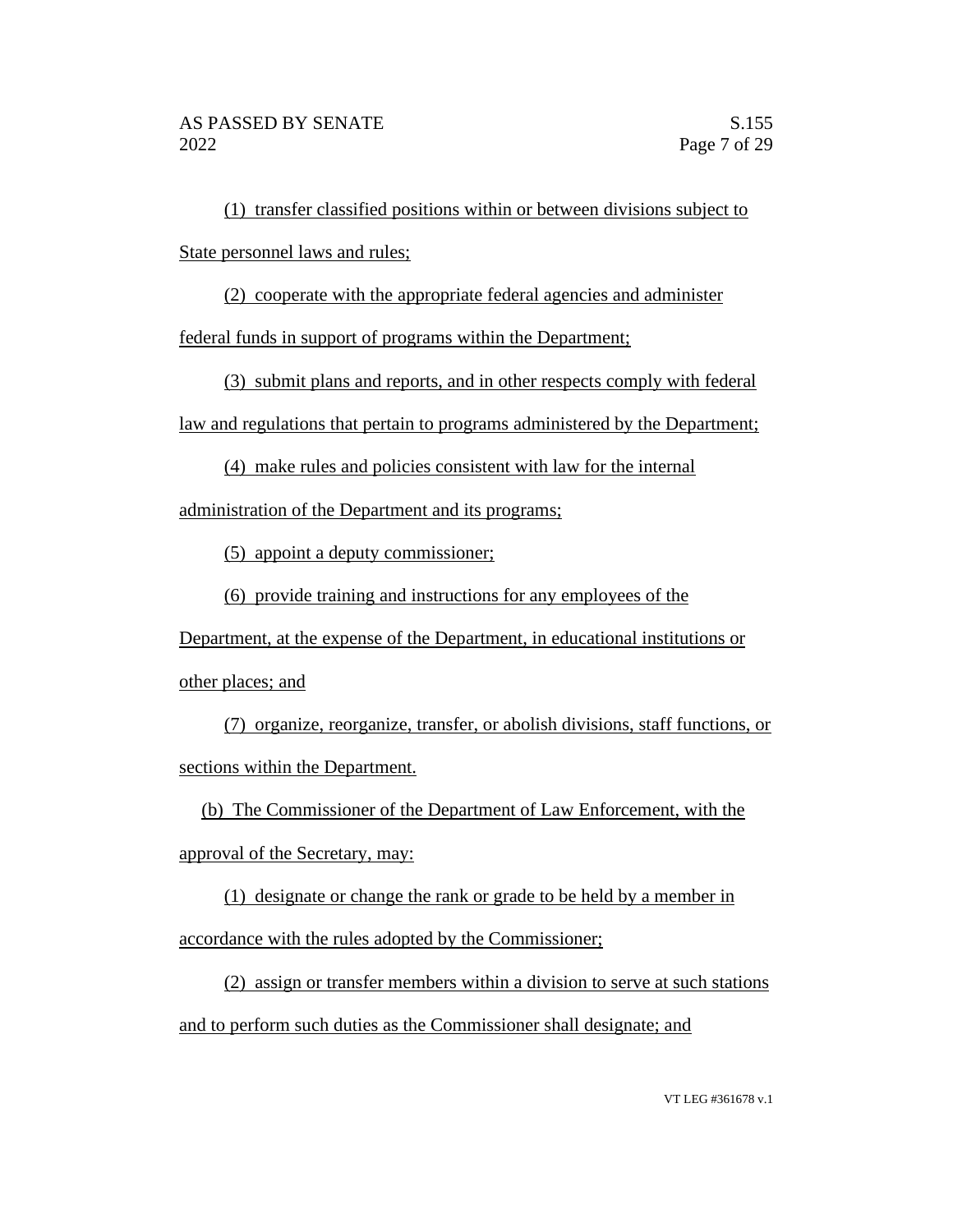(3) determine what certified law enforcement officers other than State Police officers shall give bonds and prescribe the conditions and amount.

(c) Notwithstanding anything to the contrary in this chapter, the divisions within the Department of Law Enforcement shall not be abolished or transferred and members from different divisions of the Department of Law Enforcement shall not be reassigned or transferred outside their division unless the member requests a transfer and the Commissioner approves the transfer. § 5254. DIRECTORS

(a) A director shall administer each division within the Agency. The commissioners, with the approval of the Secretary, shall appoint the directors for divisions that are part of a department, and the Secretary shall appoint any other directors whose appointment is not otherwise governed by law. Each division and its officers shall be under the direction and control of the appointing authority except with regard to the quasi-judicial acts or duties vested in them by law.

(b) No rule or policy may be issued by a director of a division without the approval of the appointing authority.

# Subchapter 4. Departments, Divisions, and Boards § 5281. DEPARTMENT OF LAW ENFORCEMENT

The Department of Law Enforcement is created within the Agency of Public Safety.

VT LEG #361678 v.1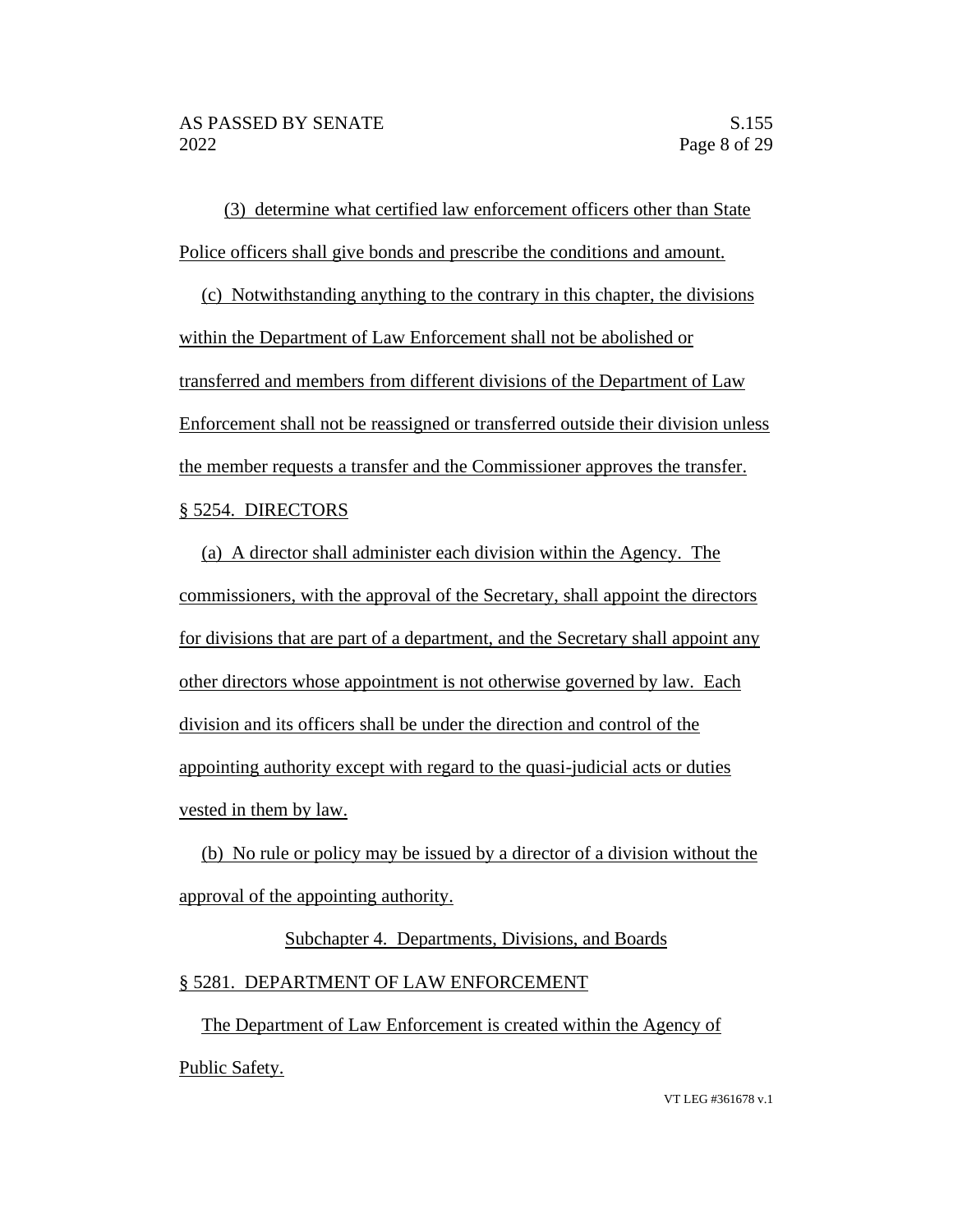# § 5282. DEPARTMENT OF FIRE SAFETY AND EMERGENCY

# MANAGEMENT

The Department of Fire Safety and Emergency Management is created

within the Agency of Public Safety. The Commissioner of Fire Safety and

Emergency Management, as Fire Marshal, shall be responsible for enforcing

the laws pertaining to the investigation of fires, the prevention of fires, the

promotion of fire safety, and the delivery of fire service training.

# § 5283. DIVISION OF SUPPORT SERVICES

(a) The Division of Support Services is created within the Agency of Public

Safety. It shall be administered by the Deputy Secretary of the Agency.

(b) The Division of Support Services shall provide the following services

to the Agency, including the following components assigned to it for

administrative support:

(1) personnel administration;

(2) financing and accounting activities;

(3) coordination of filing and records maintenance activities;

(4) provision of facilities, office space, and equipment and the care thereof;

(5) requisitioning from the Department of Buildings and General Services of the Agency of Administration supplies, equipment, and other requirements;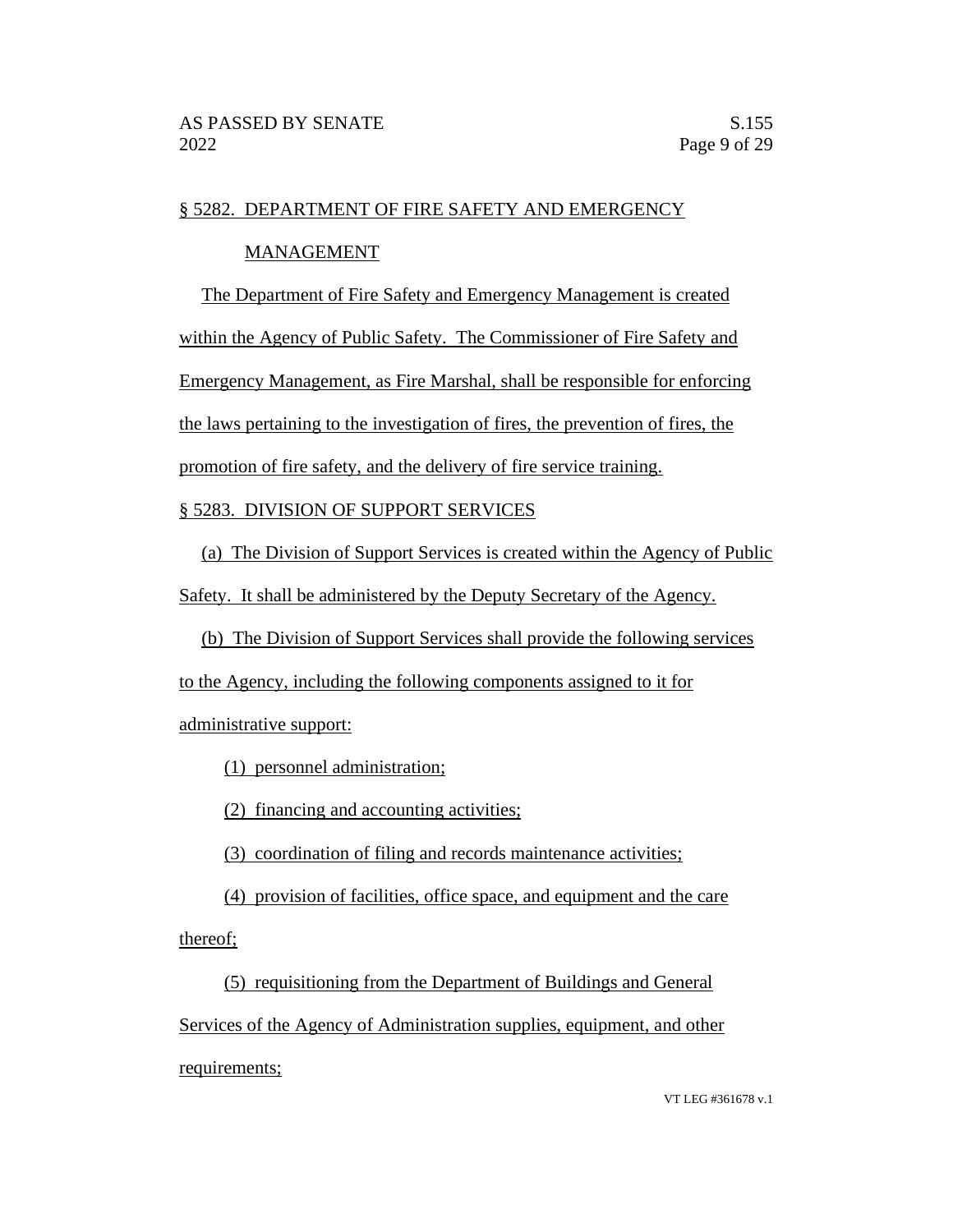(6) management improvement services;

(7) training, including diversity, equity, and inclusion training;

(8) communications, including dispatch and radio technology;

(9) fleet services;

(10) information systems and technology, including the Vermont Crime

Information Center and the Sex Offender Registry;

(11) grant management; and

(12) other administrative functions assigned to it by the Secretary.

(c) Other provisions of the law notwithstanding, all administrative service

functions delegated to other components of the Agency shall be performed

within the Agency by the Division of Support Services.

§ 5284. OFFICE OF COMMUNITY COLLABORATION AND

# EMPOWERMENT

(a) Creation. The Office of Community Collaboration and Empowerment is created within the Agency of Public Safety. It shall be administered by the Deputy Secretary of the Agency.

(b) Duties; responsibilities. The Office of Community Collaboration and Empowerment shall:

(1) create and execute a process to engage public safety stakeholders in the development of key Agency policies with broad stakeholder interest;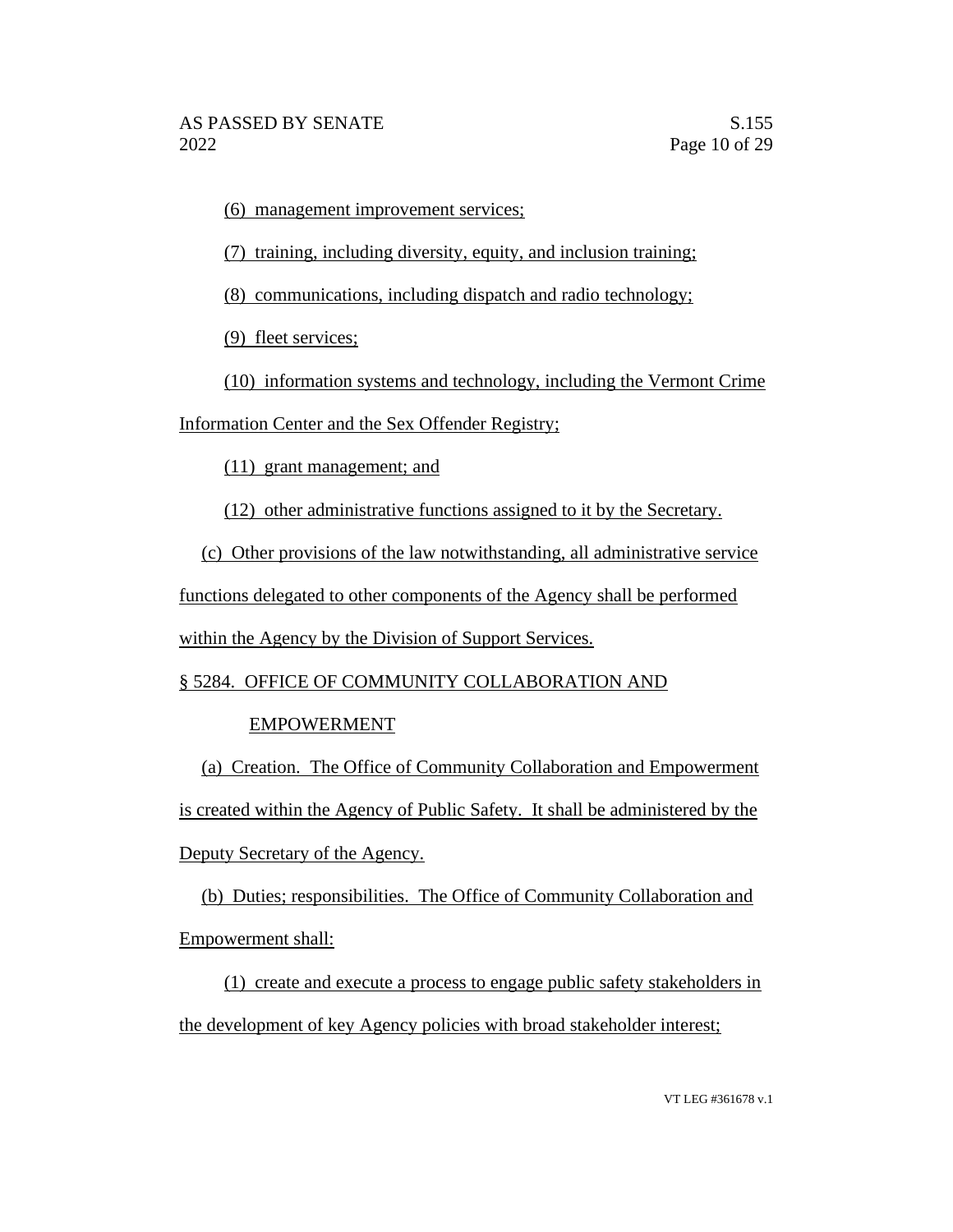(2) create and maintain a variety of mechanisms for community feedback and engagement regarding the operations of the public safety system;

(3) maintain a list of relevant public safety stakeholders;

(4) create a system to periodically review all Agency policies that

includes the use of the Equity Impact Assessment Tool;

(5) define the relationship between the Office of Community Collaboration and Empowerment and the other offices, divisions, and

departments within the Agency; and

(6) establish organizational structures that allow for meaningful community participation.

(c) Report. On or before November 1, 2023, and every two years

thereafter, the Office of Community Collaboration and Empowerment shall report to the House and Senate Committees on Government Operations and on Judiciary, and to the list of stakeholders identified pursuant to subdivision (3) of subsection (b) of this section, on the Office's progress and implementation on the duties and responsibilities identified in subsection (b) of this section.

\* \* \* Transfer of Funds, Equipment, and Positions \* \* \* Sec. 2. PROVISIONS FOR THE TRANSITION OF THE ENHANCED 911 BOARD

VT LEG #361678 v.1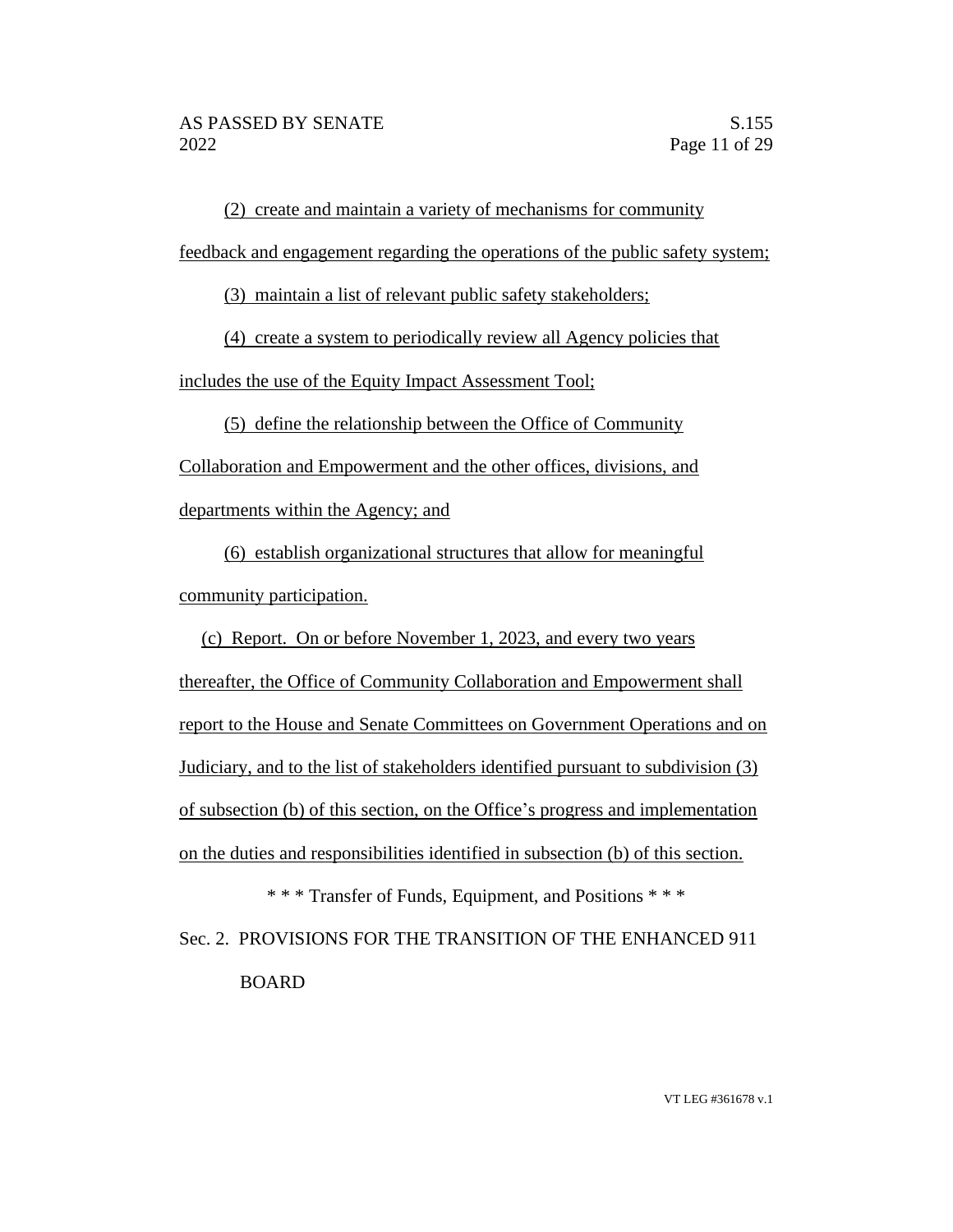(a) All financial assets and liabilities of the Enhanced 911 Board, including all appropriations associated with the positions transferred pursuant to

subsection (b) of this section, are transferred to the Agency of Public Safety.

(b) All authorized positions and equipment, supplies, and inventory of the Enhanced 911 Board are transferred to the Agency of Public Safety.

(c) The Enhanced 911 Board shall have the administrative, technical, and legal assistance of the Agency of Public Safety.

(d) The rules of the Enhanced 911 Board shall become a subtitle under the rules of the Agency of Public Safety.

\* \* \* General Transition Provisions \* \* \*

Sec. 3. TRANSITION; GENERALLY

The Secretary of Public Safety shall coordinate with the Secretary of Administration; the Commissioner of Finance and Management; the Commissioner of Human Resources; the Executive Director of the Criminal Justice Council; the Chair of the Criminal Justice Council; the Executive Director of the Enhanced 911 Board; the Secretary of the Agency of Transportation; and the Commissioners of the Departments of Motor Vehicles, of Fish and Wildlife, of Liquor and Lottery, and their directors of enforcement as necessary to enable the organizational modernization and most efficient operation of State law enforcement divisions and resources.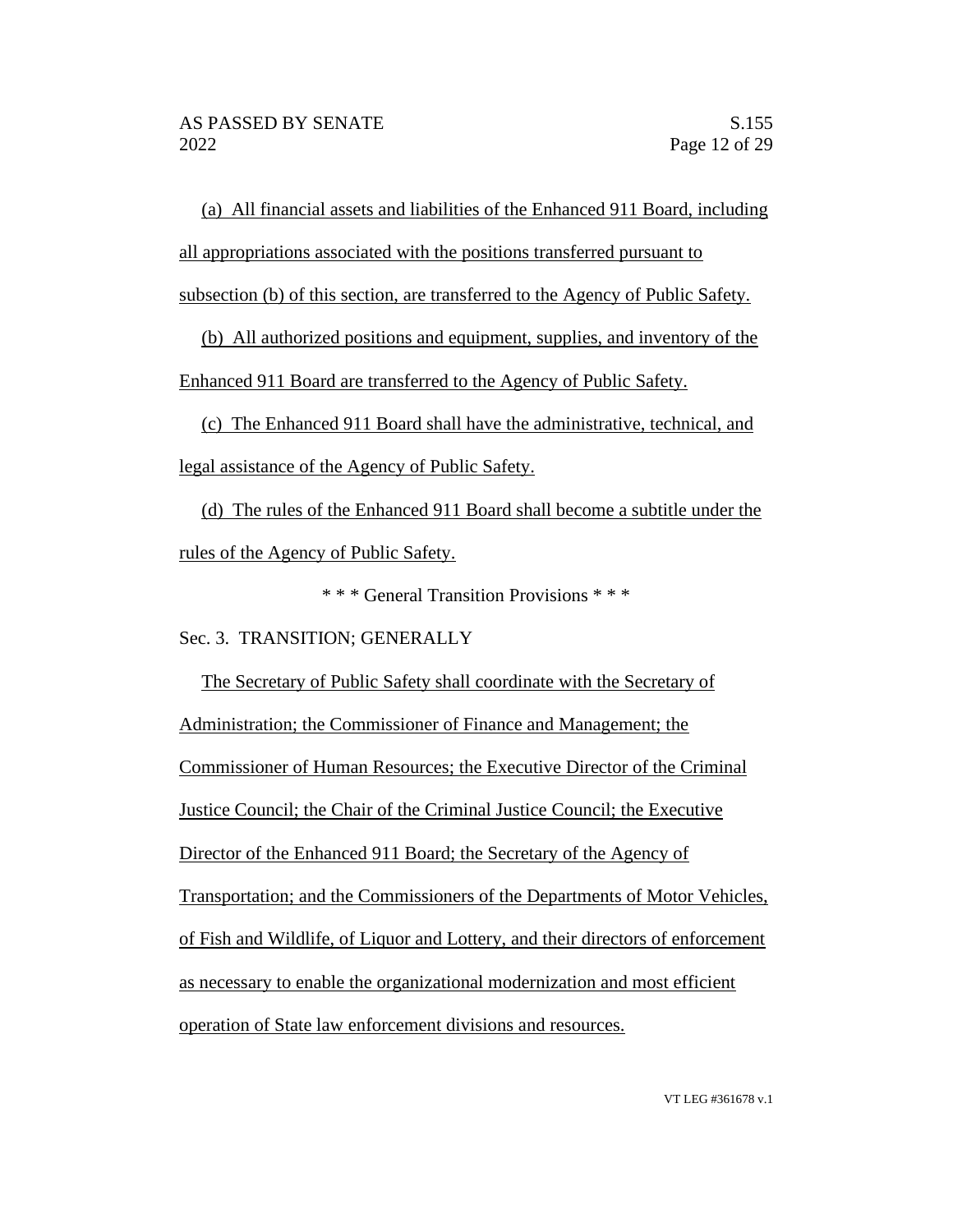\* \* \* Statutory Changes for the Enhanced 911 Board \* \* \* Sec. 4. 30 V.S.A. § 7052 is amended to read:

§ 7052. VERMONT ENHANCED 911 BOARD

\* \* \*

(e) The Board shall appoint, subject to the approval of the Governor, advise the Secretary on and assist the Secretary with the selection of the Executive Director who shall hold office at the pleasure of the Board. He or she The Executive Director shall perform such duties as may be assigned by the Board. The Executive Director is entitled to compensation, as established by law, and reimbursement for the expenses within the amounts available by appropriation. The Executive Director may, with the approval of the Board, hire employees, agents, and consultants and prescribe their duties. The Executive Director shall submit a budget to the Secretary. The Executive Director shall not be under the direction and control of the Secretary except with regard to the budget and other administrative functions given to the Director or the Board by law.

Sec. 5. 30 V.S.A. § 7053 is amended to read:

#### § 7053. BOARD; RESPONSIBILITIES AND POWERS

VT LEG #361678 v.1 (a) The Board shall be the single governmental agency responsible for statewide Enhanced 911 pursuant to chapter 87 of this title and 3 V.S.A. chapter 72. To the extent feasible, the Board shall consult with the Agency of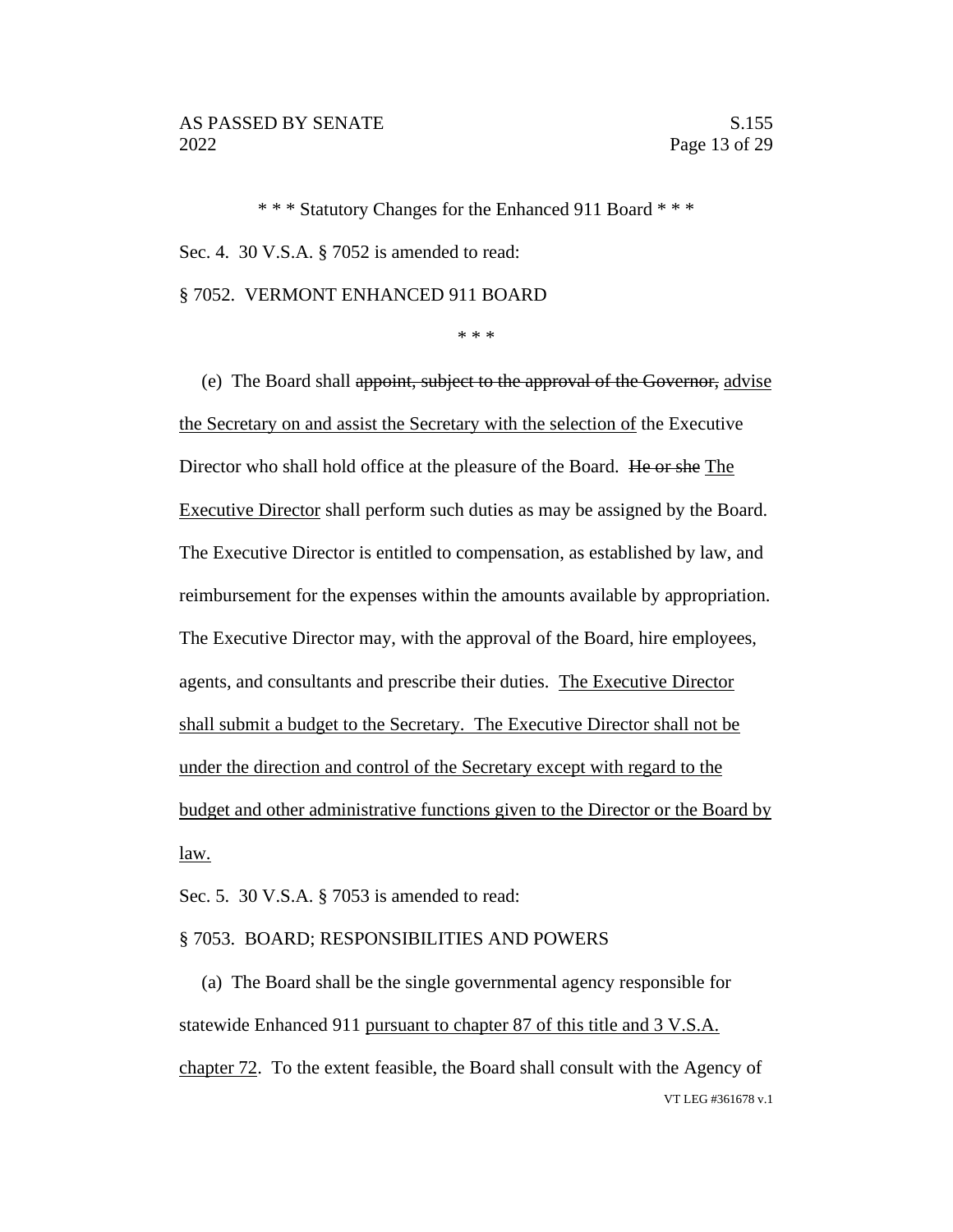Human Services, the Department Agency of Public Safety, the Department of Public Service, and local community service providers on the development of policies, system design, standards, and procedures. The Board shall develop designs, standards, and procedures and shall adopt rules on the following:

(1) The technical and operational standards for public safety answering points.

(2) The system database standards and procedures for developing and maintaining the database. The system database shall be the property of the Board.

(3) Statewide, locatable means of identifying customer location, such as addressing, geo-coding, or other methods of locating the caller.

(4) Standards and procedures to ensure system and database security.

\* \* \*

\* \* \* Statutory Changes for Department of Public Safety Becoming

```
Agency * * *
```
Sec. 6. 23 V.S.A. § 1 is amended to read:

### § 1. ADMINISTRATION AND ENFORCEMENT OF TITLE

The Commissioner of Motor Vehicles and the Commissioner of Public Safety Law Enforcement shall cooperate in carrying out all the statutes and rules adopted to implement the provisions of this title to achieve the most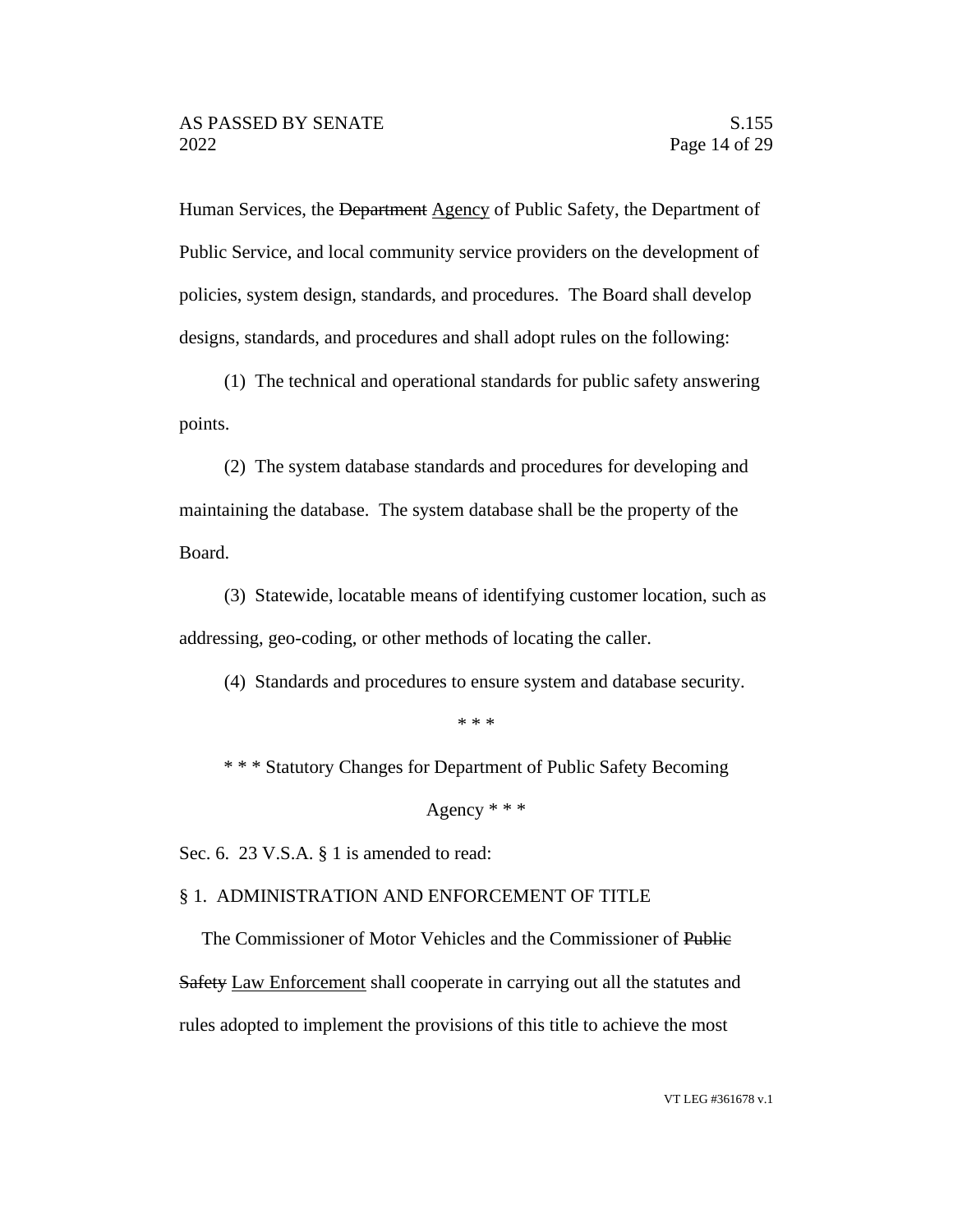efficient and economical administration. In case of disagreement as to division of work, the Governor shall decide.

Sec. 7. 23 V.S.A. § 1600 is amended to read:

§ 1600. DEFINITION

Notwithstanding subdivision 4(4) of this title, as used in this chapter,

"Commissioner" means the Commissioner of the Agency of Public Safety,

Department of Law Enforcement.

Sec. 8. 3 V.S.A. § 2101 is amended to read:

§ 2101. CREATION

A cabinet is created in the Executive Branch of government which that shall consist of the Secretaries of such agencies as are created by law, as well as such Commissioners of the departments created by law as the Governor, in the Governor's discretion, shall appoint to be a member of the Cabinet.

Sec. 9. 20 V.S.A. § 3 is amended to read:

§ 3. VERMONT EMERGENCY MANAGEMENT DIVISION

(a) There is hereby created within the Department of Public Safety Agency of Public Safety, Department of Fire Safety and Emergency Management, a division to be known as the Vermont Emergency Management Division.

\* \* \*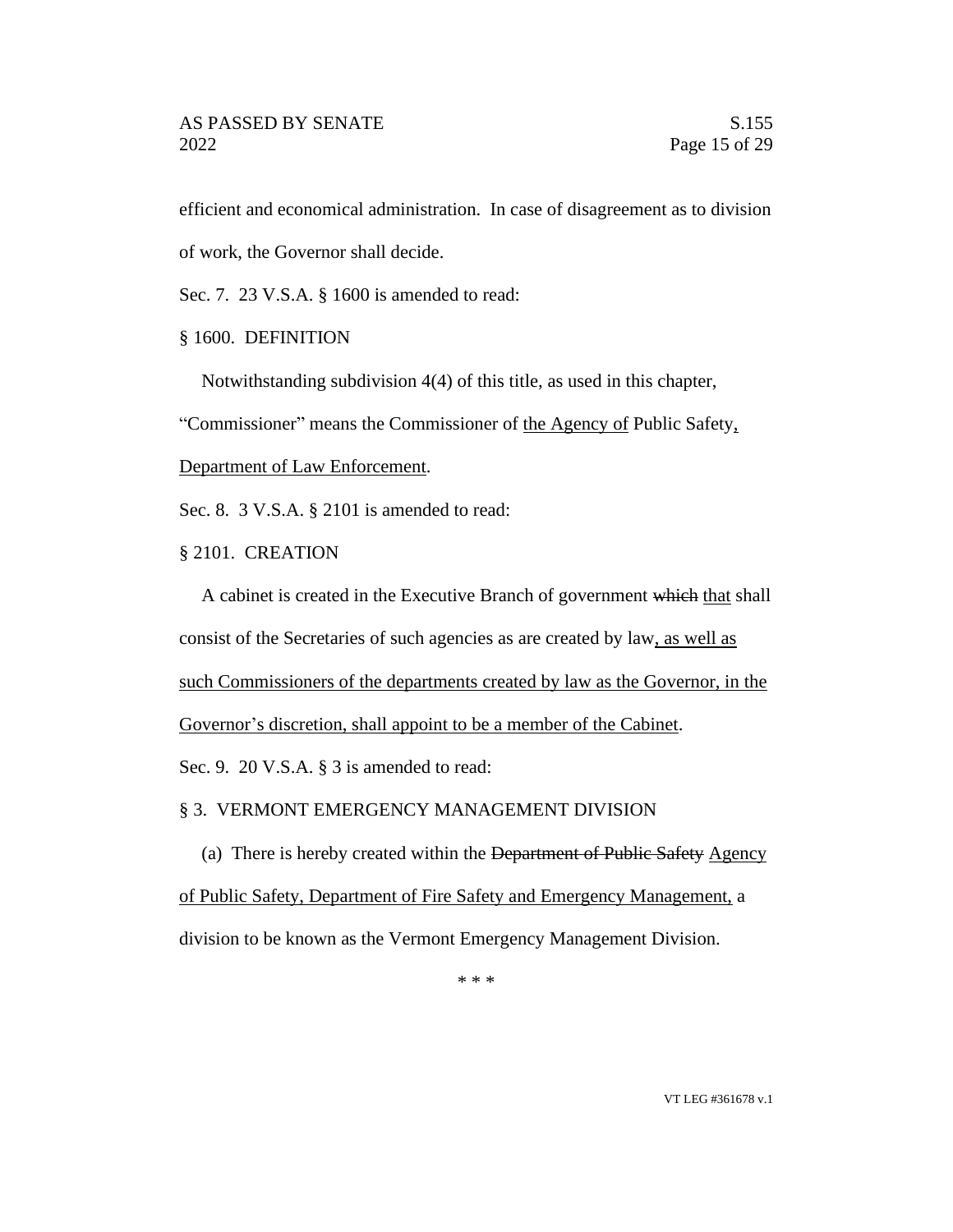Sec. 10. 20 V.S.A. § 1871 is amended to read:

#### § 1871. DEPARTMENT OF PUBLIC SAFETY; COMMISSIONER

#### CONTRACTING

(a) The Department of Public Safety, created by 3 V.S.A. § 212, shall include a Commissioner of Public Safety.

(b) The head of the Department shall be the Commissioner of Public Safety, who shall be a citizen of the United States and shall be selected on the basis of training, experience, and qualifications. The Commissioner shall be appointed by the Governor, with the advice and consent of the Senate.

(c)(a) The Commissioner of Public Safety Law Enforcement may contract for security and related traffic control, and receive reimbursement for reasonable costs that shall include costs associated with providing personnel, benefits, equipment, vehicles, insurances, and related expenses. These reimbursements shall be credited to a special fund established pursuant to 32 V.S.A. chapter 7, subchapter 5, and be available to offset costs of providing those services.

(d)(b) The Commissioner of Public Safety Law Enforcement shall collect fees for the termination of alarms at State Police facilities and for response to false alarms.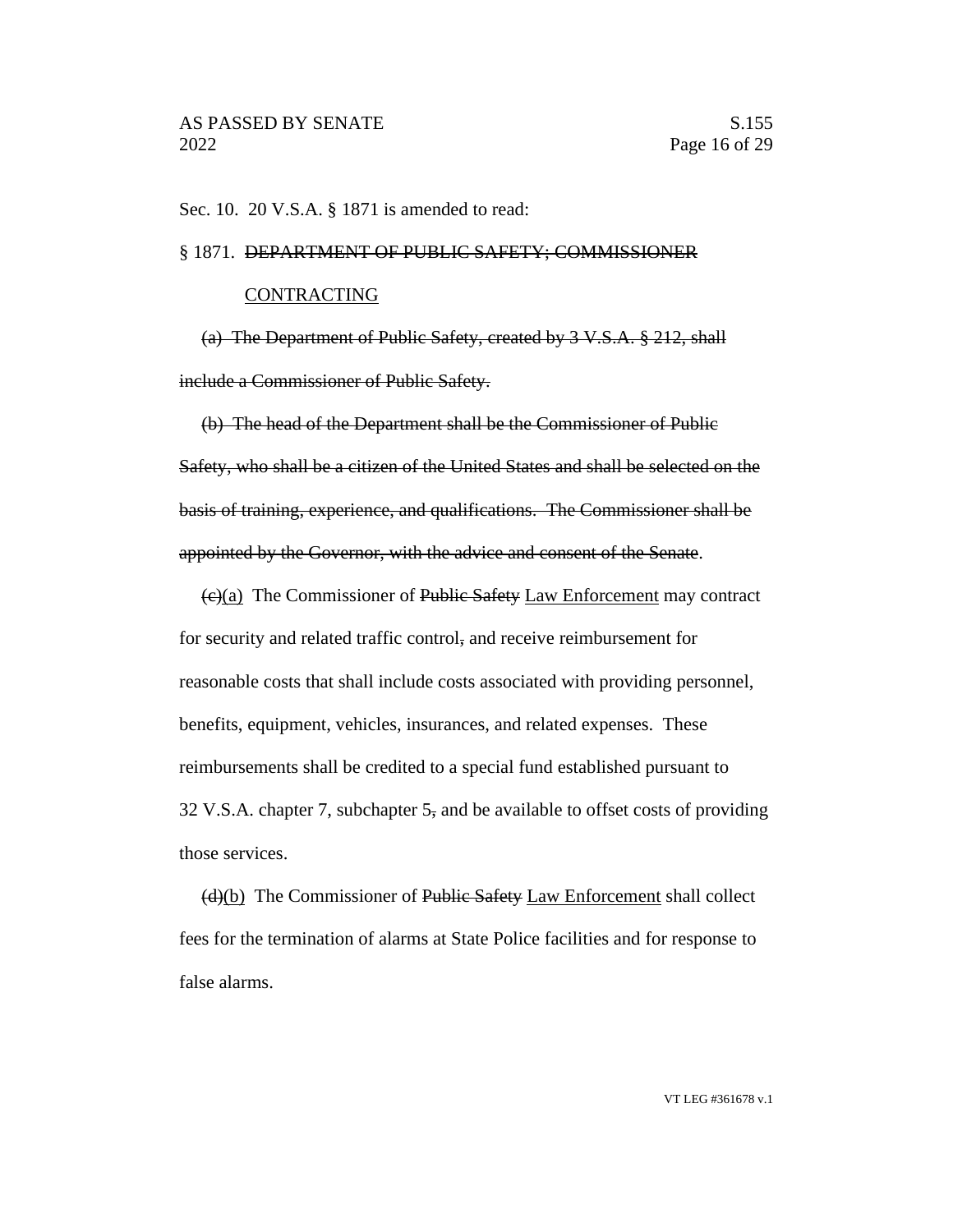$(e)(c)$  Termination Fees.

(1) The termination fee for a single dedicated circuit alarm at a State Police facility will shall be \$250.00 per user per year.

(2) An alarm company or monitoring service that is authorized to install a multi-unit multiunit alarm panel at a State Police facility will shall be assessed a fee of \$25.00 per alarm with a minimum fee of \$250.00 per panel per year.

(3) An individual or business who programs a tape dialer or other automatic notification device to transmit a voice message to a State Police facility, informing the police of a burglary or other emergency, must register such dialer with the State Police facility and will shall be assessed a registration fee of \$50.00 per year. The fee includes an onsite inspection by a member of the State Police.

(4) If State Police respond to an alarm and it is found that the alarm was transmitted by an unregistered tape dialer or similar notification device, a registration fee of \$50.00 will shall be assessed subsequent to that response. Unpaid registration fees are considered to be alarms in default and handled in accordance with the provisions of the section on response terminations.

(f)(d) False Alarms alarms.

VT LEG #361678 v.1 (1) A false alarm is notification given to the State Police by electronic or telephonic means that an emergency situation exists, when an emergency or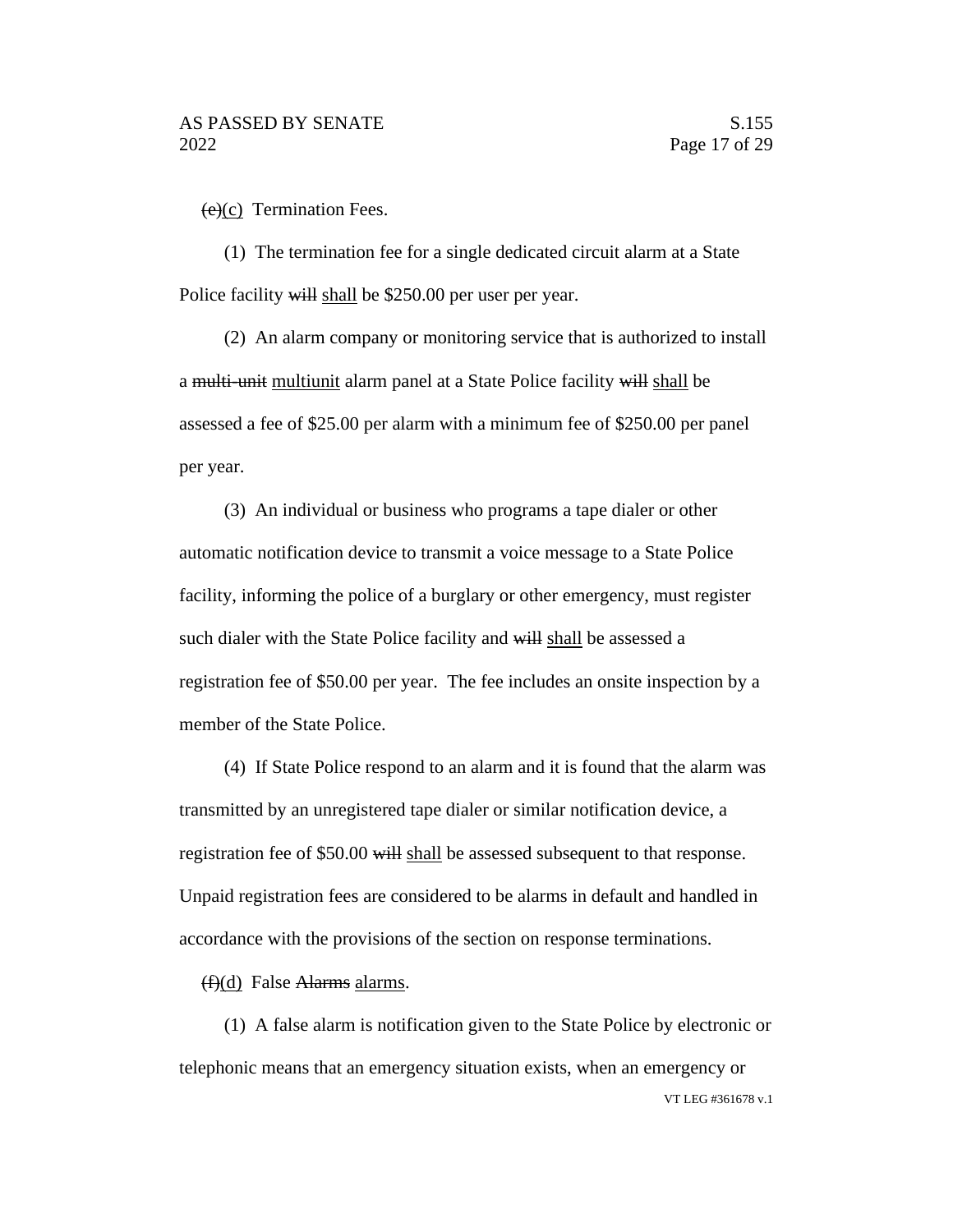other circumstance that could be perceived as an emergency does not exist and to which the State Police have responded.

(2) Alarm periods shall be based on the calendar year, January 1 through December 31.

(3) The first false alarm in an alarm period shall be at no cost. The second false alarm in the alarm period shall be assessed at \$50.00 and each successive false alarm in the same alarm period shall be assessed at \$75.00.

 $(g)(e)$  Response Terminations terminations.

(1) Alarm fees that have been assessed and not paid for a period of 60 days from the date of the last billing are considered alarms in default and the State Police station commander, with the concurrence of the State Police troop commander, may notify the alarm holder that the State Police will no longer respond to alarms at that location as long as the alarm holder is in default.

(2) When in the opinion of the station commander, with the concurrence with the troop commander, there exists a chronic false alarm problem that the alarm holder appears not to have taken reasonable measures to correct, the station commander may send notification that the State Police will no longer respond to alarms at that location until the problem is corrected even if the alarm holder is not in default on fees assessed.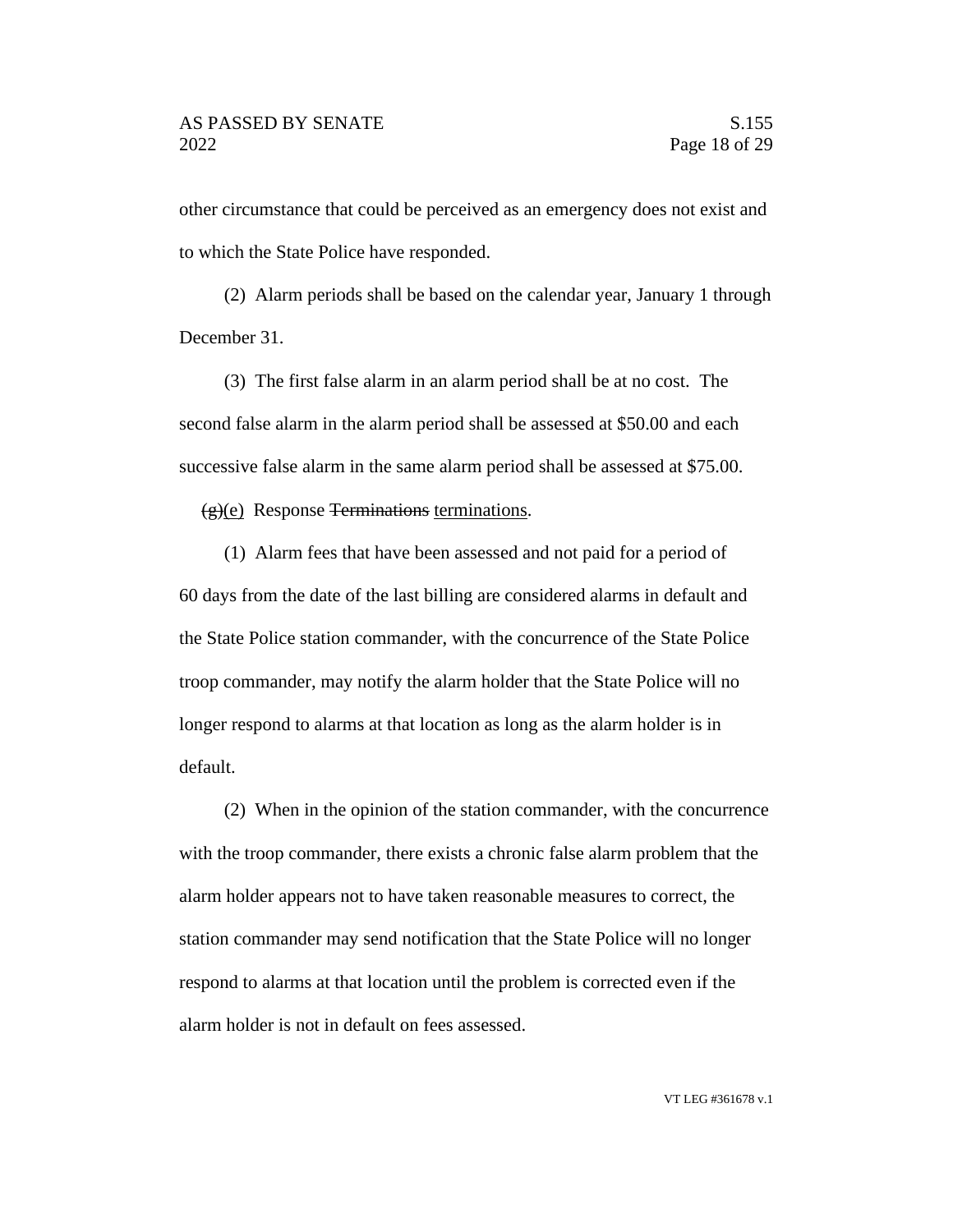$\frac{h(t)}{h}$  Appeal. An alarm holder may appeal a decision of the station commander to the troop commander.

 $\overline{(i)(g)}$  The Commissioner of Public Safety Law Enforcement may enter into contractual arrangements to perform dispatching functions for State, municipal, or other emergency services.

 $\frac{\pi}{2}$  Charges collected under subsections  $\frac{\pi}{2}$  (f)(d), and  $\frac{\pi}{2}$  of this section shall be credited to the Vermont Law Telecommunications Special Fund and shall be available to the Department to offset the costs of providing the services.

Sec. 11. 20 V.S.A. § 1872 is amended to read:

### § 1872. DUTIES OF COMMISSIONER GENERALLY

The Commissioner shall be the chief enforcement officer of all the statutes and rules pertaining to the law of the road and the display of lights on vehicles. In addition, the Commissioner shall supervise and direct the activities of the State Police and of the Vermont Crime Information Center and, as Fire Marshal, be responsible for enforcing the laws pertaining to the investigation of fires, the prevention of fires, the promotion of fire safety, and the delivery of fire service training.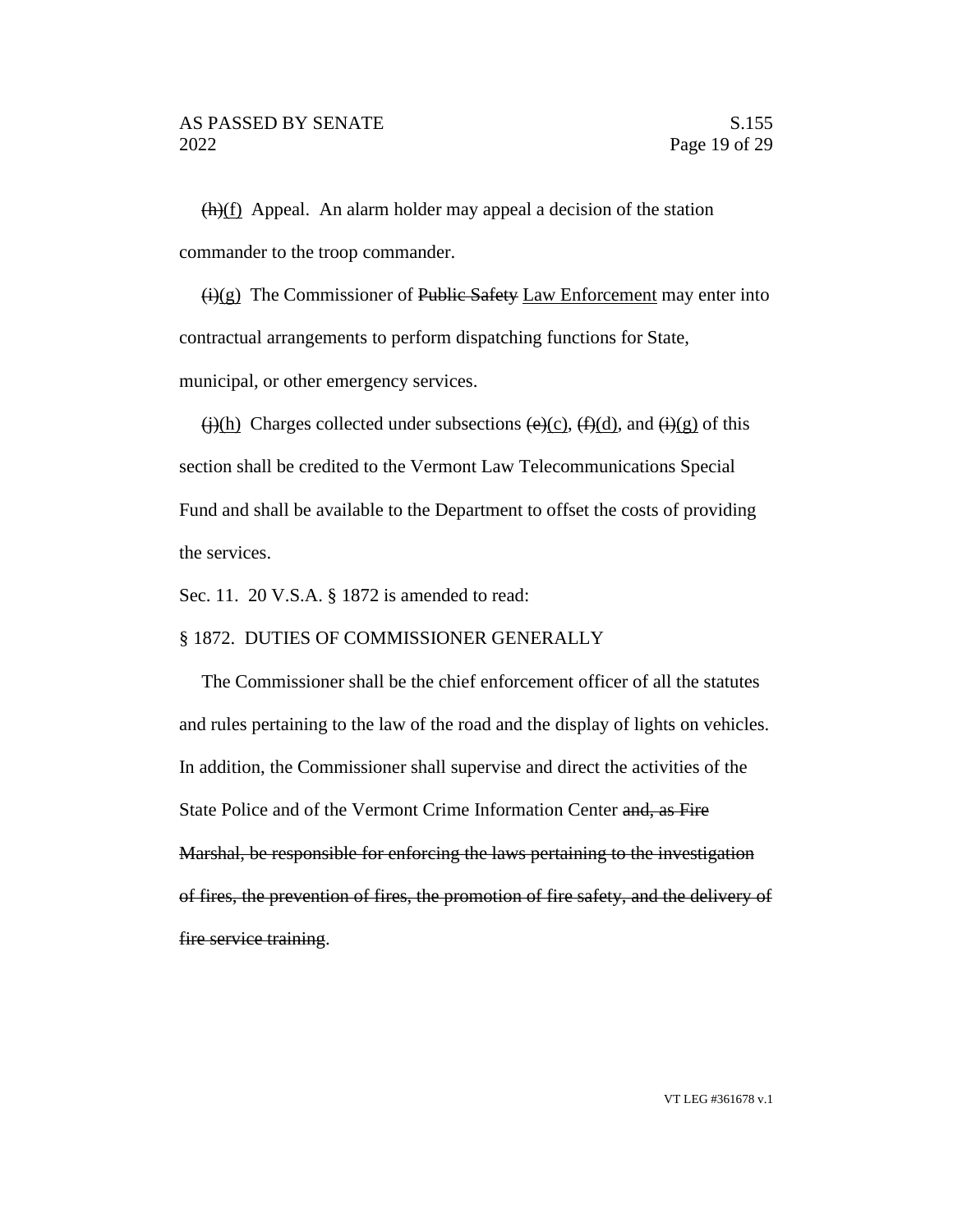Sec. 12. 20 V.S.A. § 1874 is amended to read:

### § 1874. ORGANIZATION OF DEPARTMENT BY COMMISSIONER

(a) The Commissioner of Law Enforcement, with the approval of the Governor and the Secretary, shall so organize and arrange the Department of Law Enforcement as will best and most efficiently promote its work and carry out the objectives of this chapter and 3 V.S.A. chapter 72. To that end, the Commissioner may, with the Governor's approval, create, rearrange, and abolish divisions,; establish grades, ranks, and positions to be held by members,; and formulate, put into effect, alter, and repeal rules for the administration of the Department to the extent permitted by law.

\* \* \*

Sec. 13. 20 V.S.A. § 1883 is amended to read:

### § 1883. STATE LAW ENFORCEMENT; MEMORANDUM OF

#### UNDERSTANDING

(a) The Commissioner of Public Safety In anticipation of consolidating all certified law enforcement resources into the Agency of Public Safety, the Secretary of Public Safety shall develop and execute a memorandum of understanding with the Commissioners of Fish and Wildlife, of Motor Vehicles, and of Liquor and Lottery and their respective directors of law enforcement. The memorandum of understanding shall be reviewed at least every two years and shall at a minimum address:

VT LEG #361678 v.1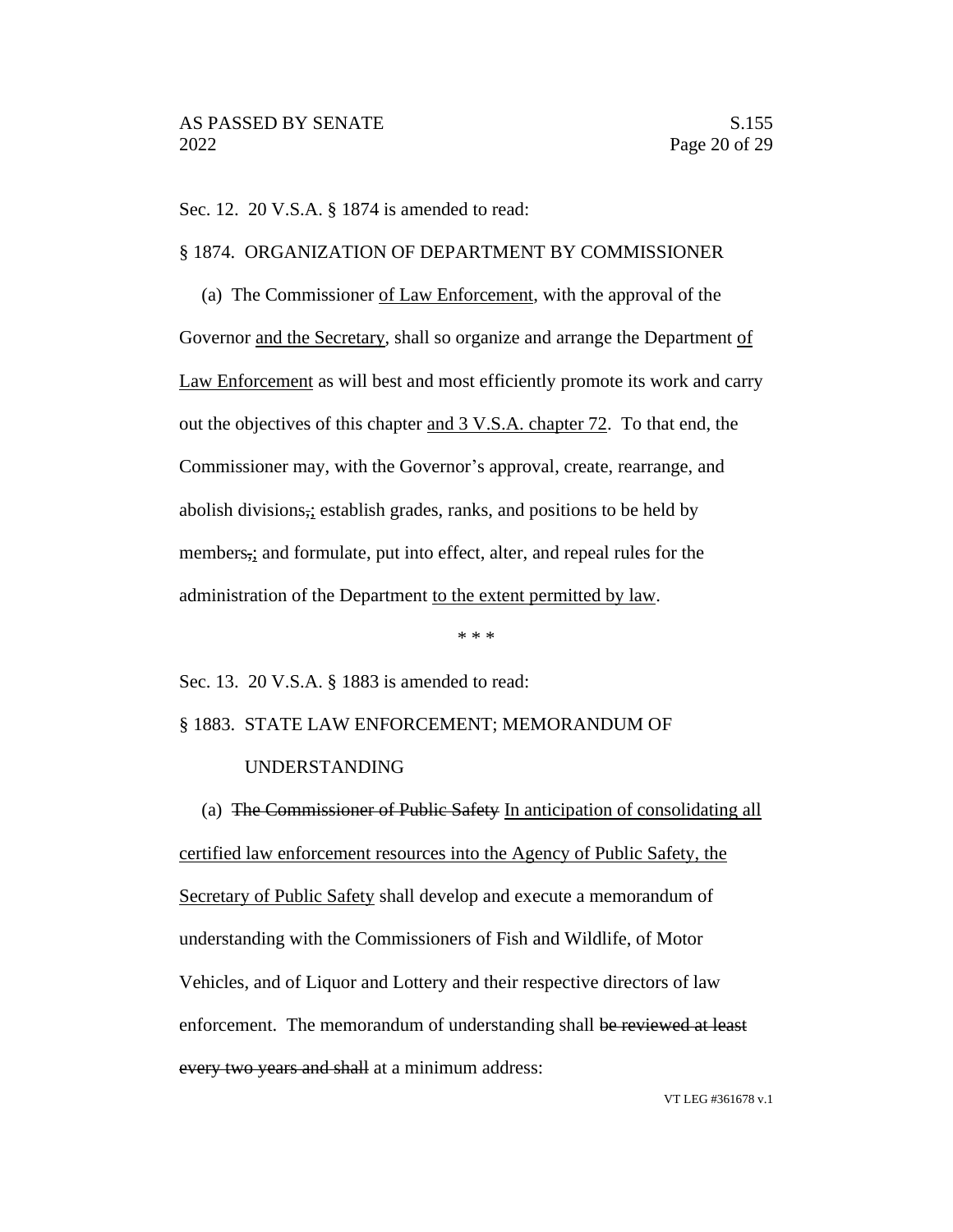(1) Maximizing Consolidating collective resources  $by$  and reducing or eliminating redundancies and implementing a methodology that will enhance overall coordination and communication and standardize training and policies while supporting the mission of individual enforcement agencies divisions.

(2) Providing for an overall statewide law enforcement strategic plan supported by quarterly planning and implementation strategy sessions to improve efficiencies and coordination on an operational level and ensure interagency cooperation and collaboration of programs funded through grants. The strategic plan should identify clear goals and performance measures that demonstrate results, as well as specific strategic plans for individual enforcement agencies divisions.

(3) Creating a task force concept that will provide for the sharing and disseminating of information and recommendations involving various levels of statewide law enforcement throughout Vermont that will benefit all law enforcement agencies as well as citizens.

 $\left(4\right)\left(3\right)$  Developing an integrated and coordinated approach to multiagency special teams with the goal of creating a force multiplier, where feasible to be coordinated through the Agency of Public Safety, Department of Law Enforcement. These teams will be coordinated by the Vermont State Police during training and deployments.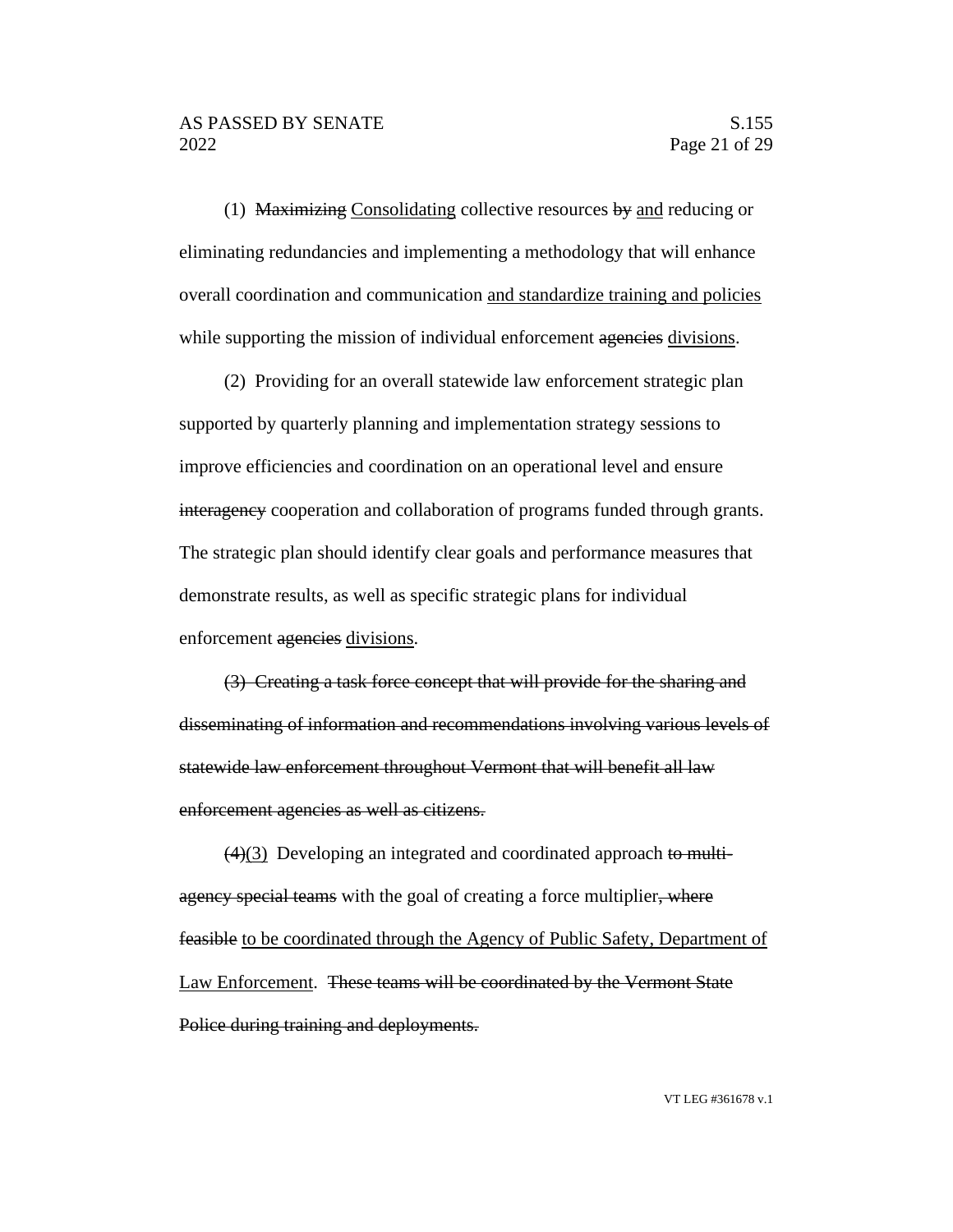(5)(4) Providing for the Commissioner Secretary of Public Safety, with the approval of the Governor and in consultation with the Commissioners of Motor Vehicles, of Fish and Wildlife, and of Liquor and Lottery accordance with the State Emergency Management Plan, to assume the role of lead coordinator of statewide law enforcement units in the event of elevated alerts, critical incidents, and all hazard all-hazards events. The lead coordinator shall maintain control until in his or her the lead coordinator's judgment the event no longer requires coordinated action to ensure the public safety.

\* \* \*

Sec. 14. 20 V.S.A. chapter 113, subchapter 2 is amended to read:

Subchapter 2. State Police Certified Law Enforcement Officers § 1911. EXAMINATIONS; APPOINTMENT; PROMOTION; PROBATION

VT LEG #361678 v.1 The Commissioner shall devise and administer examinations designed to test the qualifications of applicants for positions as **State Police** certified law enforcement officers assigned to the Department of Law Enforcement and only those applicants shall be appointed or promoted who meet the prescribed standards and qualifications. Where certified law enforcement officer positions support the work of agencies or departments outside the Agency of Public Safety, the Commissioner shall consult the agencies or departments concerning the qualifications for the positions. All State Police certified law enforcement officers assigned to the Department of Law Enforcement shall be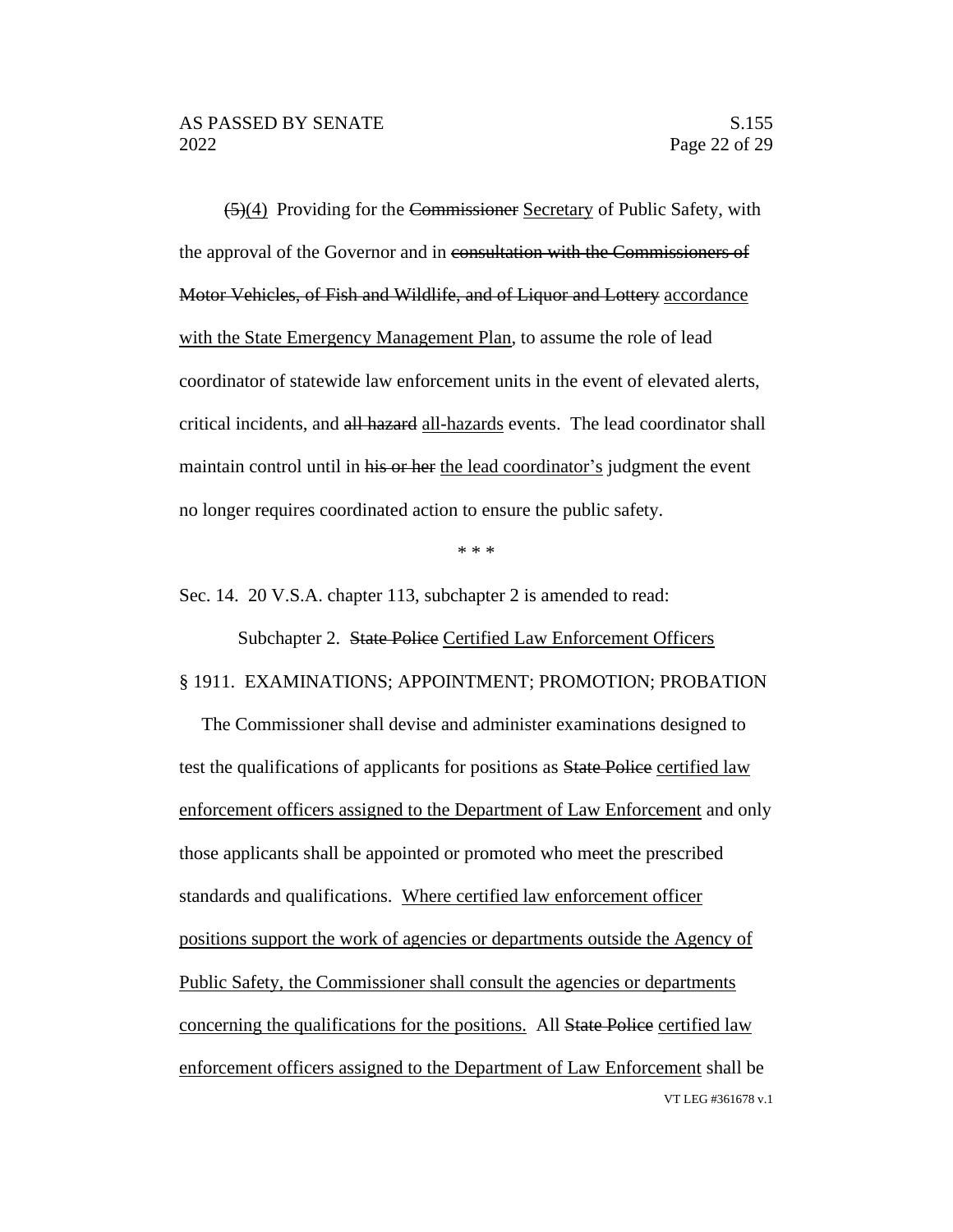### AS PASSED BY SENATE SALL SERVICES AND SALL SERVICES SALL SERVICES SALL SERVICES SALL SERVICES SALL SERVICES SA 2022 Page 23 of 29

on probation for one year from the date of first appointment. Such examinations shall be with the advice of the Department of Human Resources. § 1912. BOND AND OATH

State Police Certified law enforcement officers assigned to the Department of Law Enforcement shall give bond to the State, at the expense of the State, in such penal sum as the Commissioner shall require, conditioned for the faithful performance of their duties. State Police Certified law enforcement officers assigned to the Department of Law Enforcement and auxiliary State police shall take the oath of office prescribed for sheriffs before the Commissioner or any person designated under 12 V.S.A. § 5852 to administer oaths.

#### § 1913. UNIFORMS AND EQUIPMENT

VT LEG #361678 v.1 Within the appropriation for the Department, the Commissioner shall provide the State Police certified law enforcement officers assigned to the Department of Law Enforcement, and such other members as he or she the Commissioner may designate, with uniforms and all members with the equipment necessary in the performance of their respective duties, which shall remain the property of the State. The Commissioner shall consult with agencies and departments that are supported by certified law enforcement officers assigned to the Department of Law Enforcement on the uniforms and equipment necessary for those positions. The Commissioner may sell such equipment as may become unfit for use, and all monies received from the sale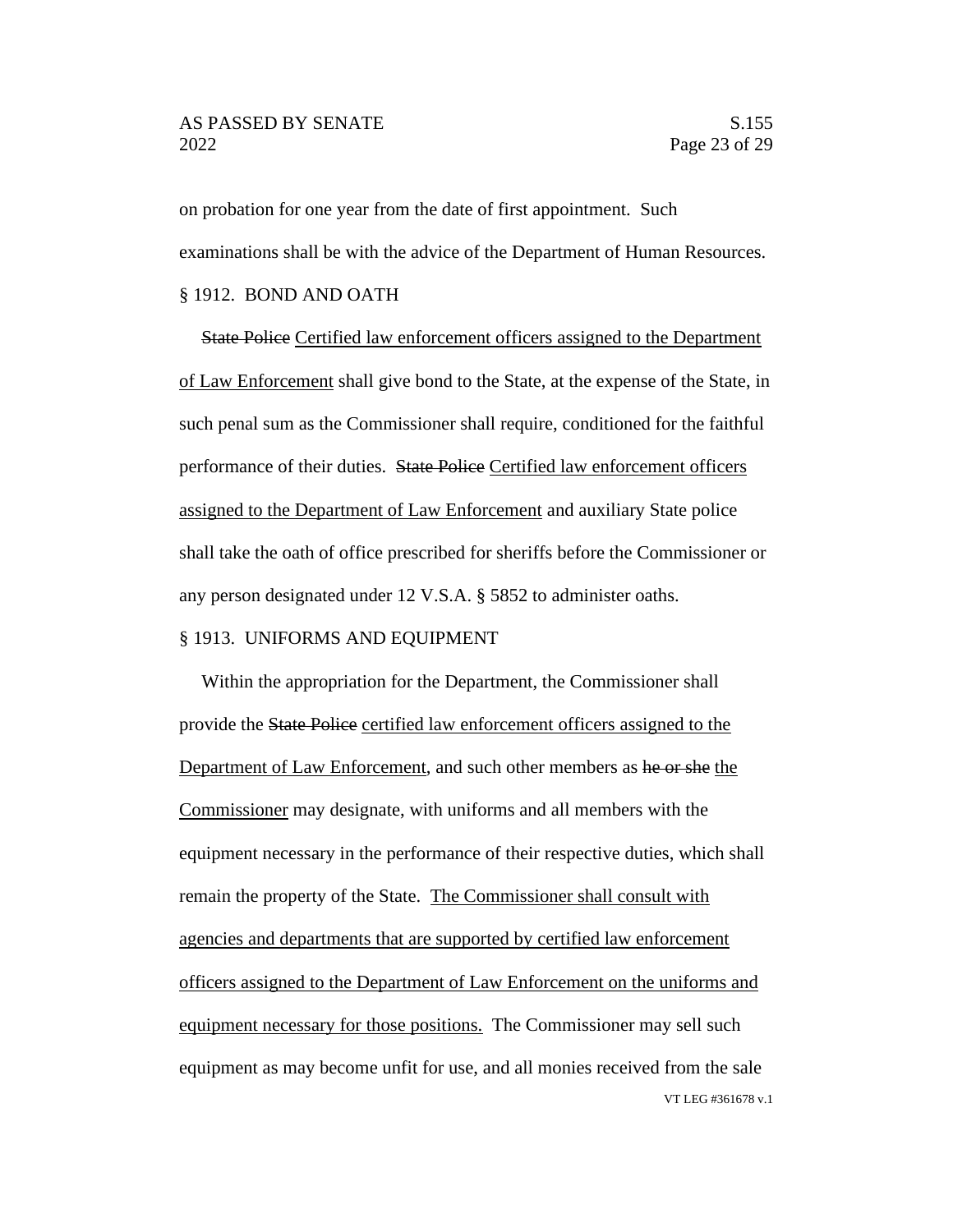shall be paid into the State Treasury and credited to the Department's Agency's appropriation. The Commissioner shall keep an inventory and shall charge against each member all property of the Department issued to him or her the member, and if the Commissioner shall determine determines that a loss or destruction was due to the carelessness or neglect of the member, the value of the property shall be deducted from his or her the member's pay.

# § 1914. POWERS AND IMMUNITIES

The Commissioner of Public Safety Law Enforcement and the State Police all certified law enforcement officers assigned to the Department of Law Enforcement shall be peace officers and shall have the same powers with respect to criminal matters and the enforcement of the law relating to criminal matters as sheriffs, constables, and local police have in their respective jurisdictions, and shall have all the immunities and matters of defense now available or hereafter made available to sheriffs, constables, and local police in a suit brought against them in consequence of acts done in the course of their employment. State Police Certified law enforcement officers assigned to the Department of Law Enforcement shall be informing or complaining officers with the same powers possessed by sheriffs, deputy sheriffs, constables, or police officers of a city or incorporated village as provided in 13 V.S.A. § 5507.

\* \* \*

VT LEG #361678 v.1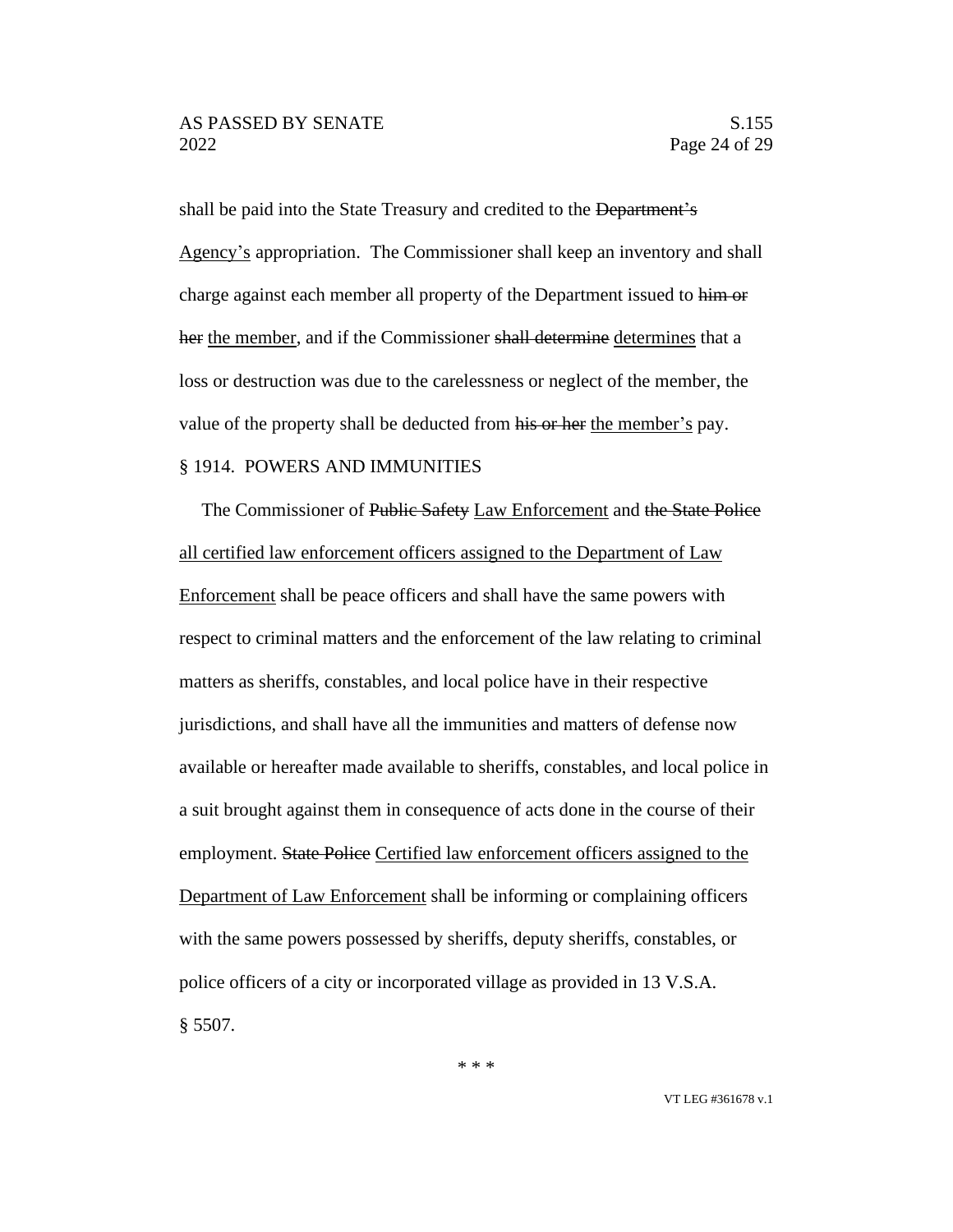Sec. 15. 20 V.S.A. § 1933 is amended to read:

### § 1933. DNA SAMPLE REQUIRED

\* \* \*

(c) A person serving a sentence for a designated crime not confined to a correctional facility shall have his or her DNA samples collected or taken at a place and time designated by the Commissioner of Corrections, the Commissioner of Public Safety Law Enforcement, or a court if the person has not previously submitted a DNA sample in connection with the designated crime for which he or she the person is serving the sentence.

Sec. 16. 20 V.S.A. § 2352 is amended to read:

### § 2352. COUNCIL MEMBERSHIP

(a)(1) The Vermont Criminal Justice Council shall consist of:

(A) the Commissioners of Public Safety Law Enforcement, of

Corrections, of Motor Vehicles, of Fish and Wildlife, and of Mental Health;

\* \* \*

#### Sec. 17. REPEALS

3 V.S.A. § 212(18) (the Department of Public Safety) is repealed.

\* \* \* Conforming Revisions \* \* \*

#### Sec. 18. CONFORMING REVISIONS

When preparing the Vermont Statutes Annotated for publication, the Office

of Legislative Counsel shall make the following revisions throughout the

VT LEG #361678 v.1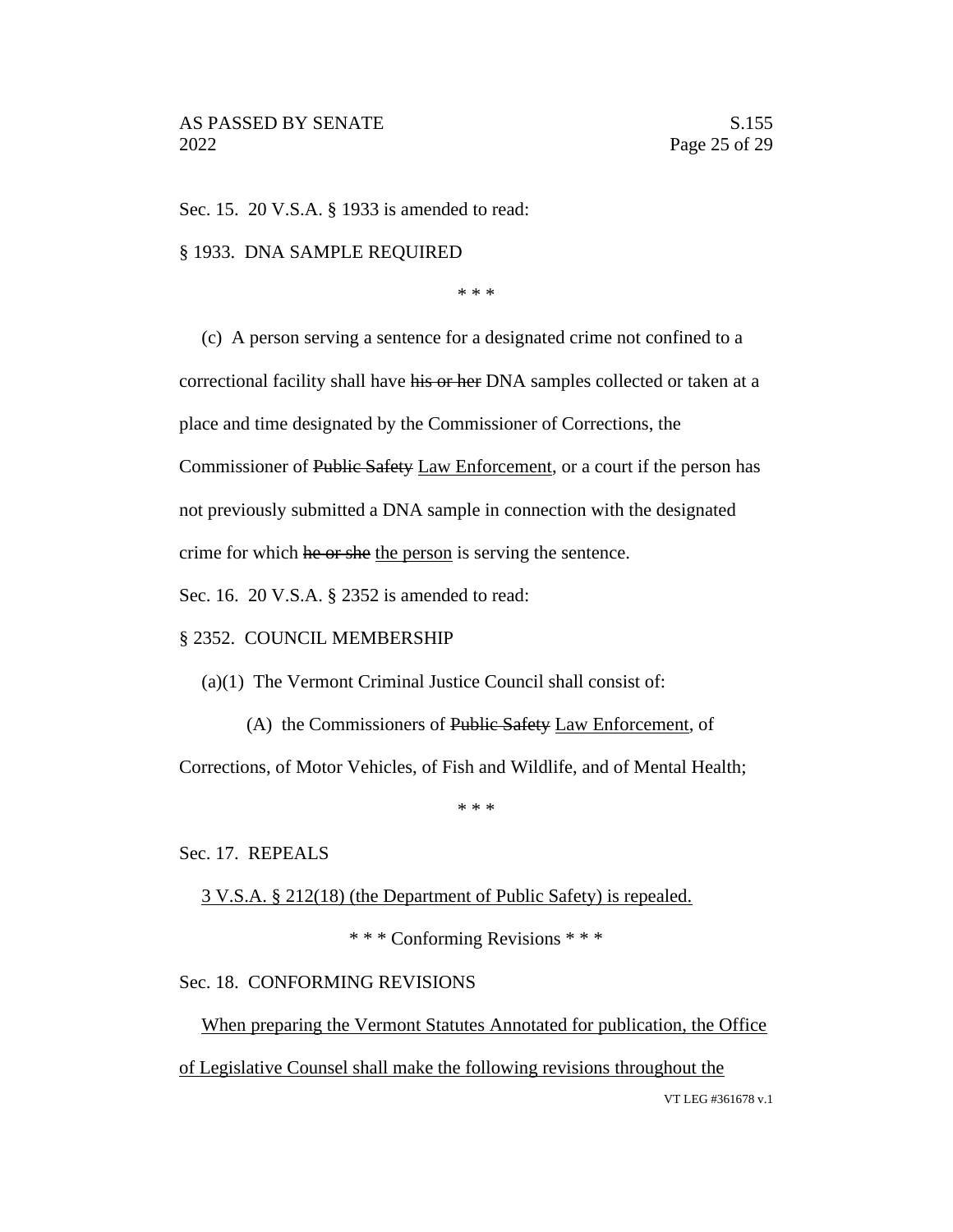statutes as needed for consistency with this act, provided the revisions have no other effect on the meaning of the affected statutes:

(1) replace "Department of Public Safety" with "Department of Law Enforcement"; and

(2) revisions that are substantially similar to those described in subdivision (1) of this section.

\* \* \* Reporting \* \* \*

Sec. 19. CREATION OF AGENCY OF PUBLIC SAFETY; REPORTS

(a) On or before November 15, 2022, the Secretary of the Agency of Public Safety shall report to the Governor, the leadership of the General Assembly, and the House and Senate Committees on Government Operations and on Judiciary on the status of the organizational transition and recommend any legislative changes needed to continue the orderly and efficient organizational transition of the Agency of Public Safety.

(b) On or before October 15, 2023, the Secretary of the Agency of Public Safety shall study the effectiveness, efficiency, and delivery of State public safety law enforcement services and shall report to the Governor and the General Assembly on the feasibility and advisability of transferring the operations of the Department of Motor Vehicles certified law enforcement officers, Department of Fish and Wildlife certified law enforcement officers, Department of Liquor and Lottery certified law enforcement officers, the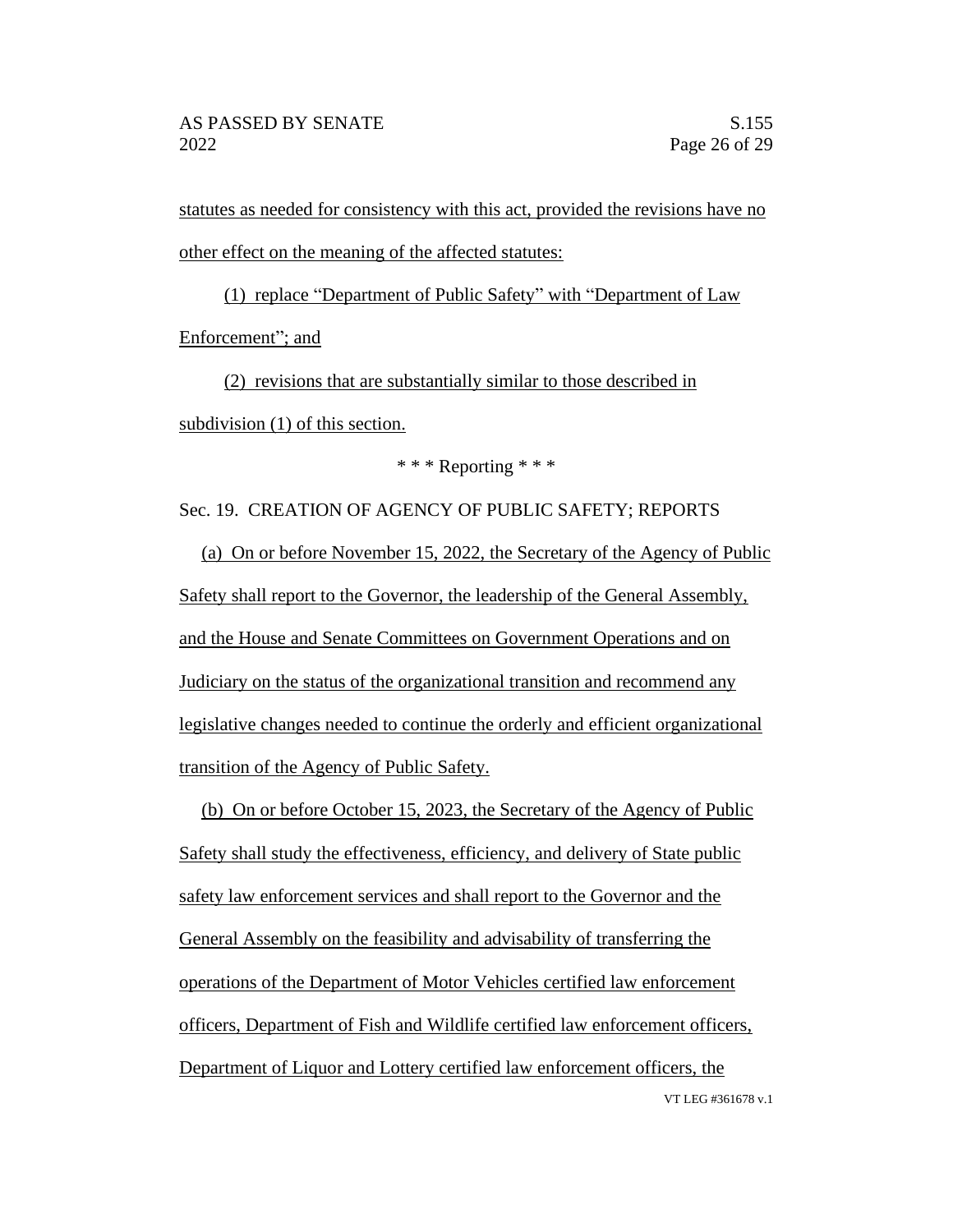Capitol Police, and the Department of Labor relating to VOSHA, Project WorkSAFE, and Passenger Tramway Safety to the Agency of Public Safety.

(c) On or before November 15, 2023, the Secretary of the Agency of Public Safety shall report to the Governor, the leadership of the General Assembly, and the House and Senate Committees on Government Operations and on Judiciary on the status of the organizational transition and recommend any legislative changes needed to continue an orderly and efficient organizational transition.

Sec. 20. UNIFICATION OF ANIMAL WELFARE AND RELATED PUBLIC SAFETY FUNCTIONS; REPORT

(a) On or before January 15, 2023, the Department of Public Safety, in consultation with the Agency of Agriculture and any other State agency, division, or department where domestic animal welfare functions reside, shall report to the House and Senate Committees on Government Operations with a plan to unify the domestic animal welfare and related public safety functions across State government. The report, which shall include draft legislation to enact the plan, shall focus on the intersection of existing domestic animal welfare functions and the role of the Department of Public Safety and shall include: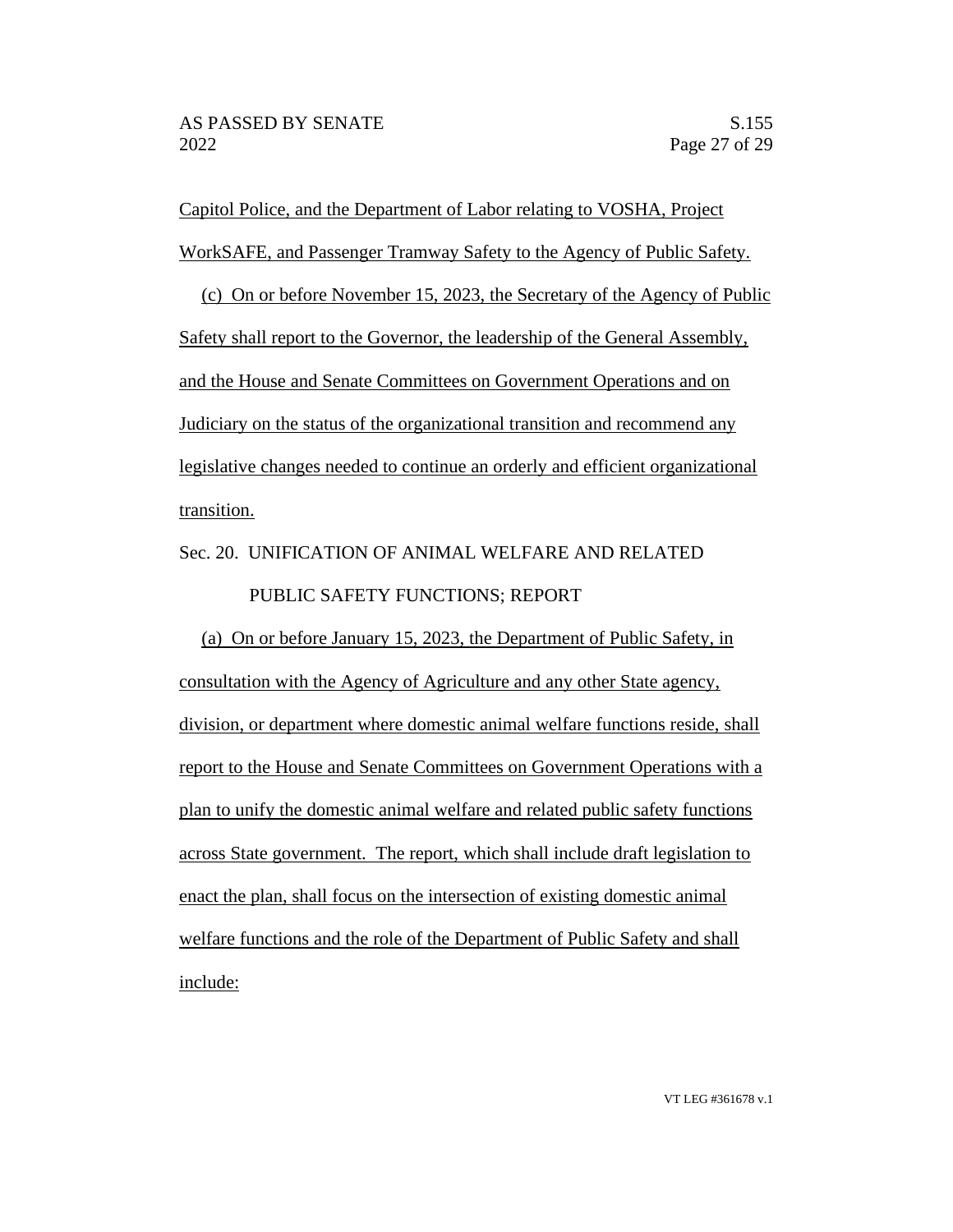(1) an inventory of all existing domestic animal welfare and related public safety functions across all agencies, including citations to existing statutes;

(2) an inventory of all personnel, with job descriptions, responsible for carrying out the functions in the inventory required by subdivision (1) of this subsection (a);

(3) a recommended location and position in State government with responsibility for all State domestic animal welfare and related public safety functions, including enforcement;

(4) a recommendation on whether to move all domestic animal welfare and related public safety functions to a single agency or to maintain a multiagency approach to be coordinated by the position recommended in subdivision (3) of this subsection (a); and

(5) a plan to ensure that domestic animals transported into the State from other jurisdictions meet health and safety standards, and that the businesses that import domestic animals into the State are registered or licensed, or both, and meet health and safety standards.

(b) The Department shall engage with the animal welfare coalition consisting of the Animal Cruelty Investigative Advisory Board, the Vermont Humane Federation, and the Animal Welfare Regulations Coalition as needed to comply with this section.